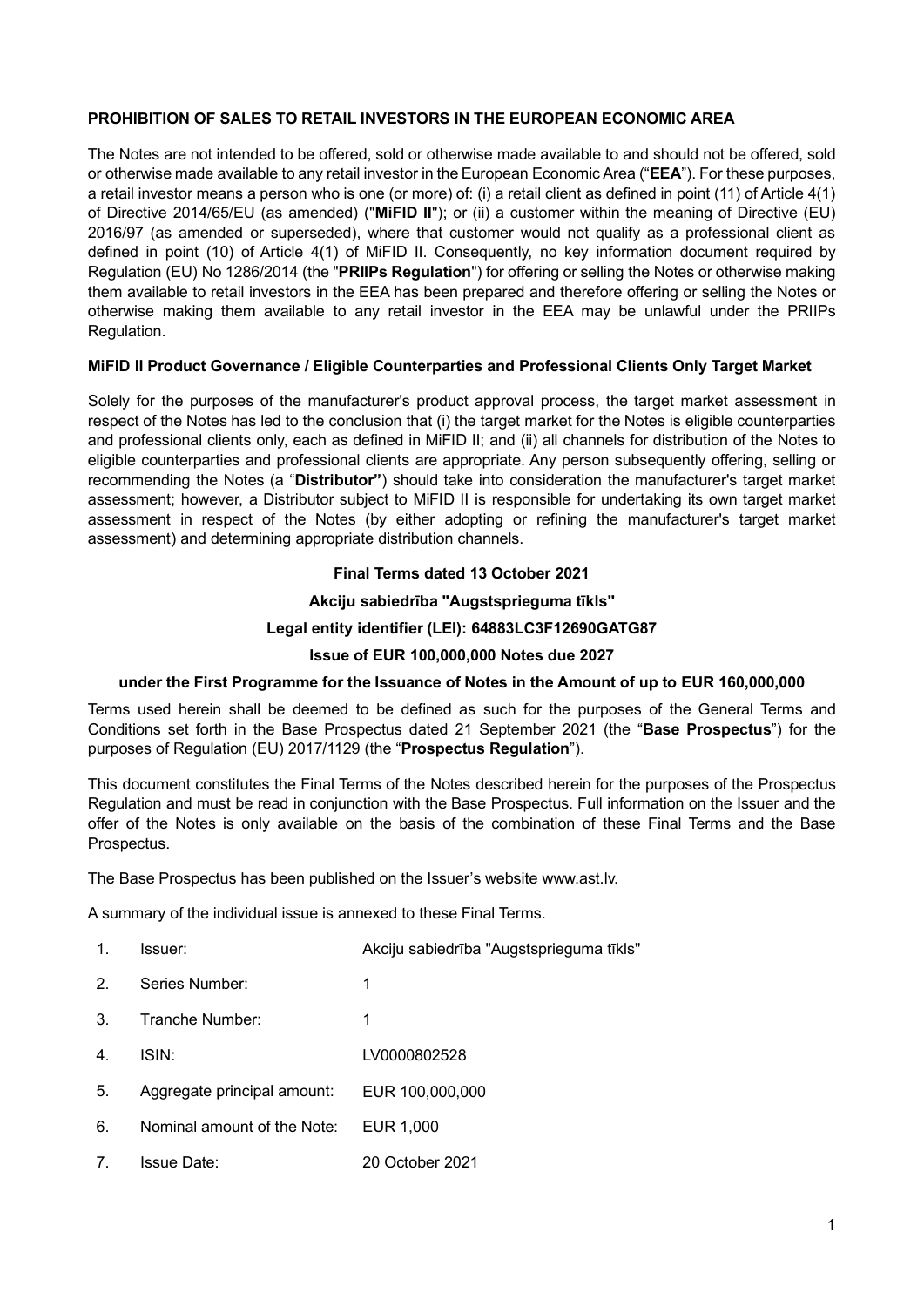| 8.  | Annual Interest Rate:      | 0.5 per-cent                                                                                                          |
|-----|----------------------------|-----------------------------------------------------------------------------------------------------------------------|
| 9.  | Interest Payment Date:     | 20 January 2022 and subsequently 20 January each year                                                                 |
| 10. | <b>Maturity Date:</b>      | 20 January 2027                                                                                                       |
| 11. | Minimum Investment Amount: | EUR 100,000                                                                                                           |
| 12. | <b>Issue Price:</b>        | EUR 998.61                                                                                                            |
| 13. | Yield:                     | 0.527 per-cent                                                                                                        |
|     |                            | The yield is calculated at the Issue Date on the basis of the Issue<br>Price. It is not an indication of future yield |
| 14. | <b>Placement Period:</b>   | 13 October 2021 from 10.30 am to 2 pm Riga time                                                                       |
| 15. | Rating:                    | the Notes to be issued are not rated                                                                                  |
| 16. | Use of Proceeds:           | Green Bonds                                                                                                           |

These Final Terms have been approved by the Management Board of the Issuer at its meeting on 13 October 2021.

Riga, 13 October 2021

On behalf of Akciju sabiedrība "Augstsprieguma tīkls":

Chairperson of Management Board Gunta Jēkabsone

Member of Management Board Mārcis Kauliņš

*This document is electronically signed with secure electronic signature containing the time stamp.*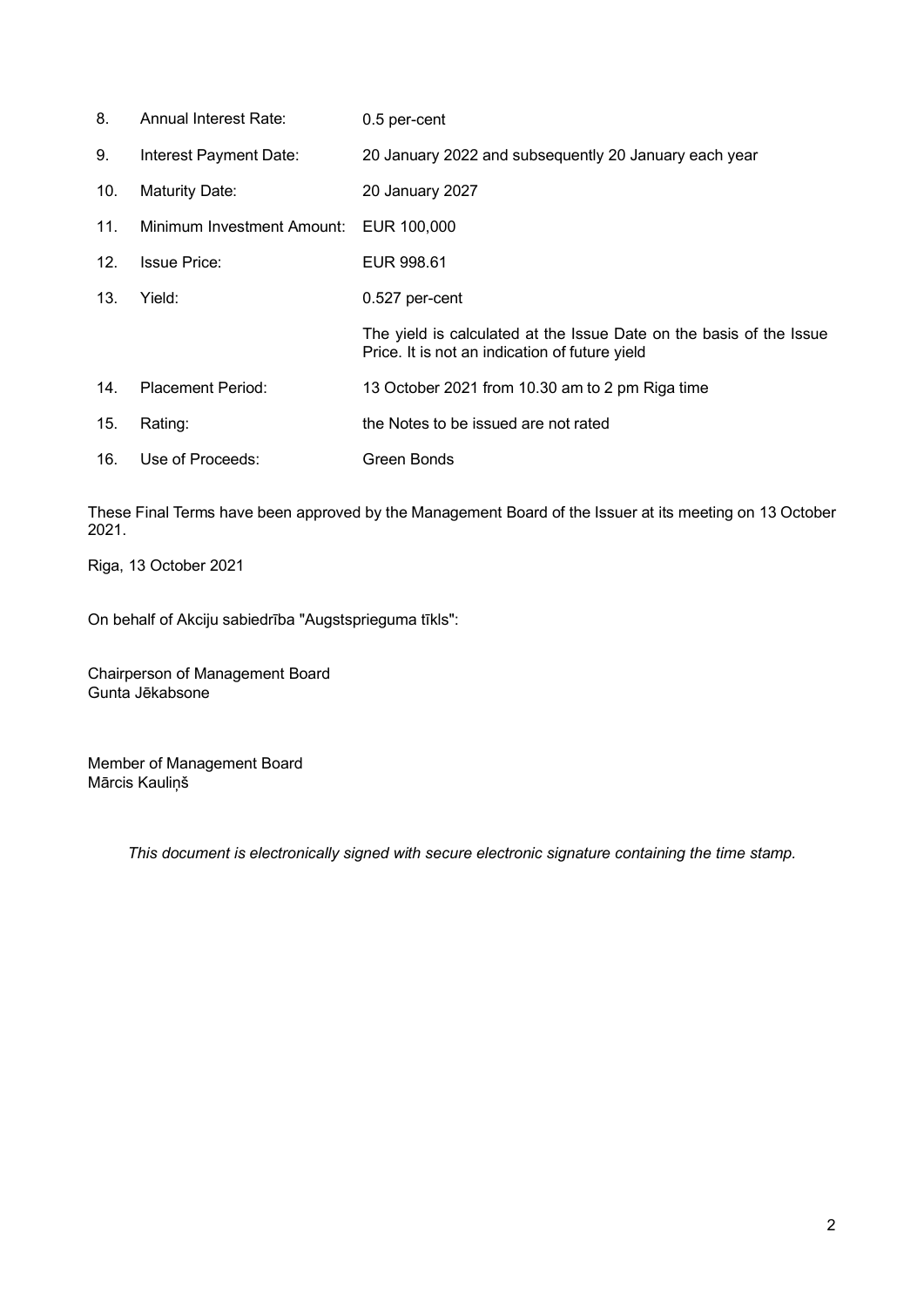# **ANNEX – ISSUE SPECIFIC SUMMARY**

## **A. Introduction and warnings**

This summary (the "**Summary**") should be read as an introduction to the Base Prospectus and any decision to invest in the Notes should be based on a consideration of the Base Prospectus as a whole by the investor. Civil liability in respect of this Summary attaches only to those persons who have tabled the Summary including any translation thereof, but only where the Summary is misleading, inaccurate or inconsistent, when read together with the other parts of the Base Prospectus, or where it does not provide, when read together with the other parts of the Base Prospectus, key information in order to aid investors when considering whether to invest in the Notes. Investment in the Notes entails risks and the investor can lose all or part of the invested capital. If the investor brings a claim relating to the information contained in the Base Prospectus before a court, the investor might be required, under national law, to bear the costs of translating the Base Prospectus before the legal proceedings are initiated.

| Name and international securities<br>identification number (ISIN) of the<br><b>Notes:</b>           | Akciju sabiedrība "Augstsprieguma tīkls" EUR 100,000,000 0.5 per-<br>cent Notes due 2027, ISIN: LV0000802528 (the "Notes")                                                                                                                                                                                                                                                                                        |
|-----------------------------------------------------------------------------------------------------|-------------------------------------------------------------------------------------------------------------------------------------------------------------------------------------------------------------------------------------------------------------------------------------------------------------------------------------------------------------------------------------------------------------------|
| Identity and contact details of the<br>Issuer, including its legal entity<br>identifier (LEI):      | Akciju sabiedrība "Augstsprieguma tīkls", a public limited company (in<br>Latvian - akciju sabiedrība) registered with the Commercial Register of<br>the Republic of Latvia under registration number: 40003575567, LEI:<br>64883LC3F12690GATG87, legal address: Dārzciema iela 86, Riga,<br>LV-1073, Latvia, telephone: +371 67 728 353, e-mail: ast@ast.lv,<br>website: www.ast.lv (the "Issuer" or "Company"). |
| Identity and contact details of the<br>competent authority who has<br>approved the Base Prospectus: | Financial and Capital Market Commission (in Latvian – Finanšu un<br>kapitāla tirgus komisija) (the "FCMC"), Kungu iela 1, Riga, LV-1050,<br>Latvia, telephone: +371 2 6515221, e-mail: fktk@fktk.lv.                                                                                                                                                                                                              |
| The date of approval of the Base<br>prospectus by the Management<br>Board of the Issuer:            | 21 September 2021                                                                                                                                                                                                                                                                                                                                                                                                 |
| The date of approval of the Base<br>prospectus by the FCMC:                                         | 5 October 2021                                                                                                                                                                                                                                                                                                                                                                                                    |

# **B. Key information on the Issuer**

## **Who is the Issuer of the securities?**

Akciju sabiedrība "Augstsprieguma tīkls", a public limited company (in Latvian – *akciju sabiedrība*) incorporated in and operating under the laws of the Republic of Latvia, registered with the Commercial Register of the Republic of Latvia under registration number: 40003575567, legal address: Dārzciema iela 86, Riga, LV-1073, Latvia. LEI of the Company is 64883LC3F12690GATG87.

# **Principal activities**

The operations of the Company and its subsidiary, AS Conexus Baltic Grid (the "**Group**") are organized along two operating segments: (i) electricity transmission and (ii) transmission and storage of natural gas. *Electricity transmission* is a regulated sector and the Company is the only electricity transmission system operator in Latvia, and its license area is the entire territory of Latvia. Electricity transmission is carried out by the Company through a transmission system that includes interconnected networks and equipment, including cross-border connections, that are used for transmission to the relevant distribution system or users. *Transmission and storage of natural gas* is carried out by AS Conexus Baltic Grid which is the unified natural gas transmission and storage operator in Latvia, managing the Inčukalns underground gas storage facility and the main natural gas transmission system directly connecting the Latvian natural gas market with Lithuania, Estonia and the North-West region of Russia.

## **Shareholders**

All shares of the Company are owned by the Republic of Latvia and held by the Ministry of Finance of the Republic of Latvia.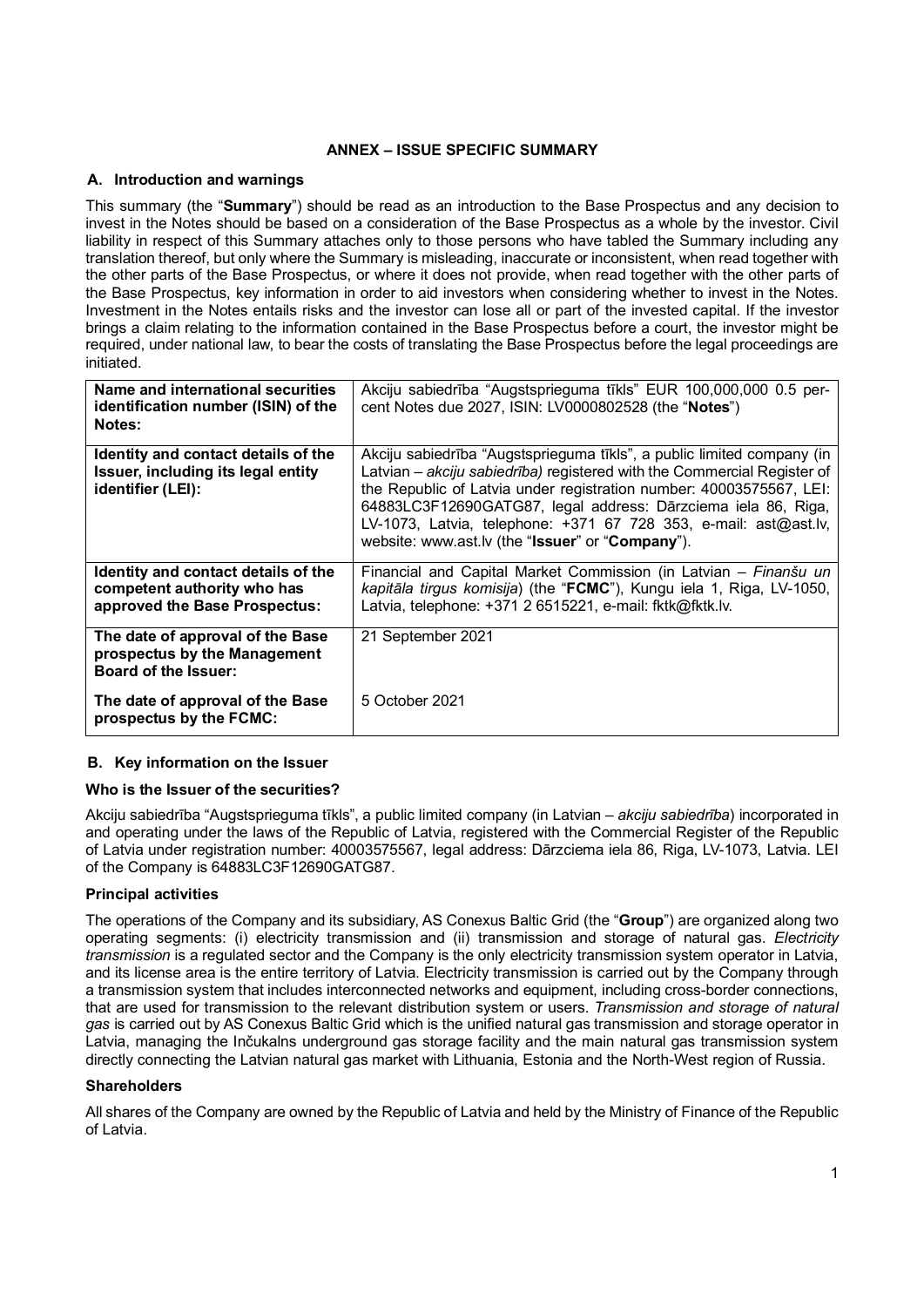## **Key managing directors**

The Supervisory Board of the Company consists of the Chairman of the Supervisory Board Kaspars Āboliņš, the Deputy Chairman of the Supervisory Board Olga Bogdanova and the following Members of the Supervisory Board – Armands Eberhards, Madara Melne and Aigars Ģērmanis.

The Management Board of the Company consists of the Chairperson of the Management Board Gunta Jēkabsone and the following Members of the Management Board – Imants Zviedris, Gatis Junghāns, Mārcis Kauliņš and Arnis Daugulis.

## **Auditors**

The Group's consolidated and the Company's annual report for the year ending 31 December 2020 and the Company's annual report for the year ending 31 December 2019 was audited by SIA "Deloitte Audits Latvia", registration number: 40003606960, legal address: Grēdu iela 4A, Riga, LV-1019, Latvia. SIA "Deloitte Audits Latvia" is included in the register of audit firms maintained by the Latvian Association of Certified Auditors and holds audit company license No. 43.

### **What is the key financial information regarding the Issuer?**

The following table is a summary of the Group's consolidated financial performance and key performance indicators for the two financial years ending 31 December 2019 and 2020 respectively and interim period ended 30 June 2021. The information set out in the table below has been extracted (without any material adjustment) from, and is qualified by reference to and should be read in conjunction with the Group's consolidated and the Company's annual report for the year ending 31 December 2020 and the Company's annual report for the year ending 31 December 2019 respectively, as well as the Company's unaudited consolidated and abridged financial statements for the six months period ended 30 June 2021 respectively, each of which is attached to the Base Prospectus and forms an integral part of the Base Prospectus. The Group's consolidated annual report and the Company's annual reports are prepared according to International Financial Reporting Standards (IFRS) and the Company's unaudited consolidated and abridged financial statements are prepared in accordance with the International Accounting Standard 34.

|                                                         |                     |                                       | Group                  |          | Company                        |                        |          |  |
|---------------------------------------------------------|---------------------|---------------------------------------|------------------------|----------|--------------------------------|------------------------|----------|--|
|                                                         |                     | <b>Six months</b><br>ended 30<br>June | Year ended 31 December |          | Six months<br>ended 30<br>June | Year ended 31 December |          |  |
|                                                         |                     | 2021                                  | 2020                   | 2019     | 2021                           | 2020                   | 2019     |  |
| Revenue                                                 | $\epsilon$ thousand | 80 353                                | 144 866                | 184 742  | 50 905                         | 147 348                | 184 742  |  |
| <b>EBITDA</b>                                           | € thousand          | 42 298                                | 55 028                 | 40 515   | 23 005                         | 42 343                 | 40 515   |  |
| Operating profit                                        | $\epsilon$ thousand | 17 370                                | 14 40 2                | 4 5 1 3  | 6861                           | 5 1 9 0                | 4513     |  |
| Income from<br>Ownership                                | $\epsilon$ thousand |                                       | 3081                   | 5956     | 58 286                         | 5 6 0 5                | 4 1 9 4  |  |
| Net gain on<br>acquisition of a<br>controlling interest | $\epsilon$ thousand |                                       | 50 326                 |          |                                |                        |          |  |
| Net profit                                              | $\epsilon$ thousand | 15914                                 | 65 358                 | 8829     | 63 805                         | 9999                   | 7067     |  |
| Net profit applicable<br>to Company<br>shareholder      | $\epsilon$ thousand | 11 568                                | 64 051                 | 8829     | 63 805                         | 9999                   | 7067     |  |
|                                                         |                     |                                       |                        |          |                                |                        |          |  |
| Total assets*                                           | € thousand          | 1219395                               | 1 2 1 3 5 1 5          | 275 321  | 922 222                        | 905 527                | 221934   |  |
| Equity**                                                | € thousand          | 617671                                | 639 203                | 123 342  | 440 615                        | 384 809                | 69 956   |  |
| <b>Total borrowings</b>                                 | $\epsilon$ thousand | 240 203                               | 224 747                |          | 156 200                        | 202872                 |          |  |
| Cash and other liquid<br>securities                     | $\epsilon$ thousand | 74 721                                | 72 388                 | 48 216   | 72 316                         | 57 225                 | 48 216   |  |
|                                                         |                     |                                       |                        |          |                                |                        |          |  |
| Cashflow from<br>Operations                             | € thousand          | 42 659                                | 103 053                | 20 4 23  | 25 400                         | 48 591                 | 20 4 23  |  |
| Cash Flow from<br>Investments                           | $\epsilon$ thousand | 86                                    | $-117839$              | $-13801$ | 68 986                         | $-87375$               | $-13801$ |  |
| Cash Flow from<br>Financing                             | $\epsilon$ thousand | $-15412$                              | 33 826                 | $-35043$ | $-54294$                       | 27 738                 | $-35043$ |  |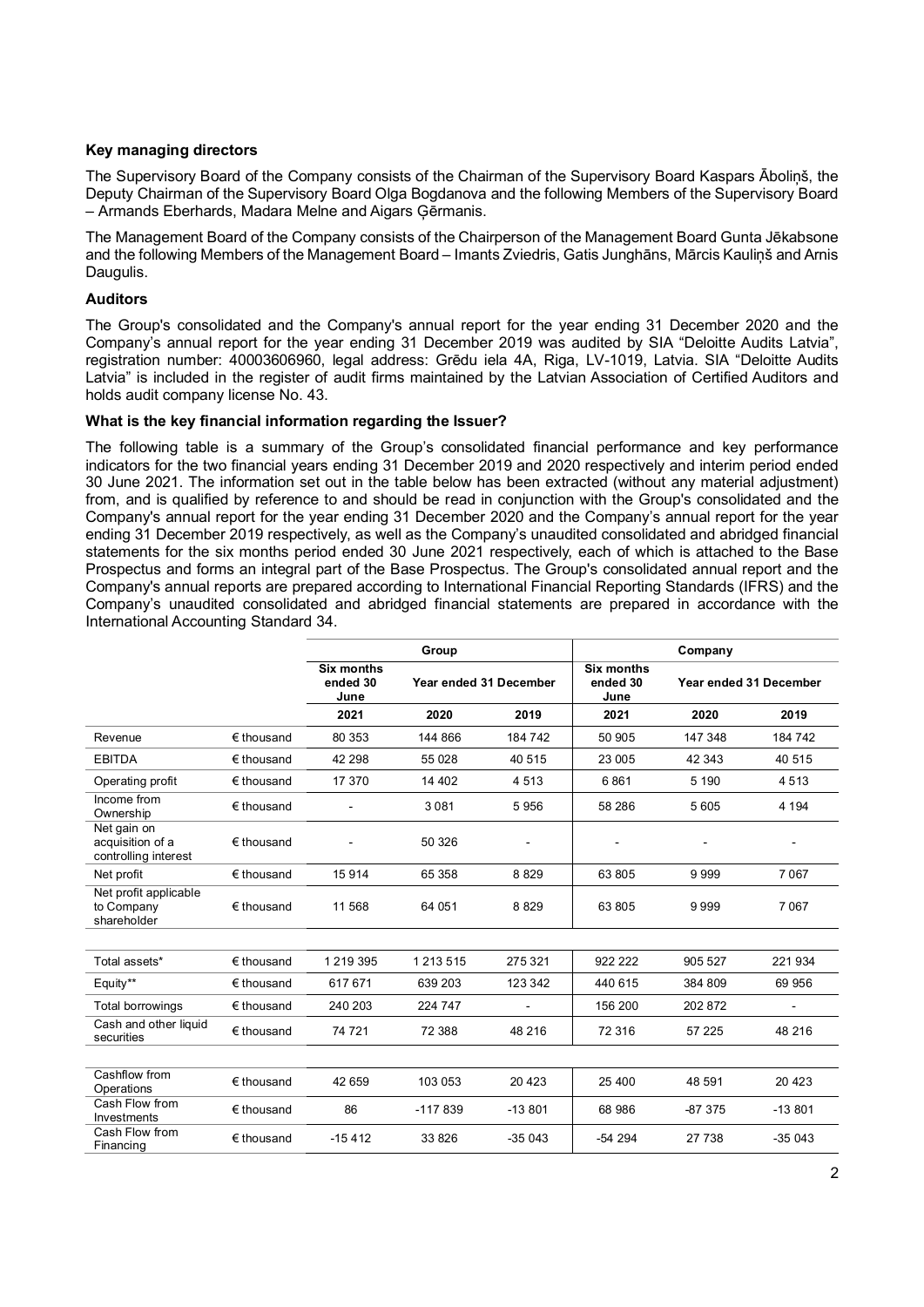| Net Cash Flow                       | $\epsilon$ thousand | 27 333 | 19 04 0 | $-28421$                 | 40 091 | $-11046$ | $-28421$ |
|-------------------------------------|---------------------|--------|---------|--------------------------|--------|----------|----------|
|                                     |                     |        |         |                          |        |          |          |
| <b>EBITDA</b> margin                | per-cent            | 52.6%  | 38.0%   | 22.0%                    | 45.2%  | 28.7%    | 21.9%    |
| <b>Net Debt</b>                     | $\epsilon$ thousand | 165482 | 152 359 | $\blacksquare$           | 83 884 | 145648   |          |
| <b>Net Debt to EBTIDA</b>           | ratio               | 2.2    | 2.8     | $\blacksquare$           | 1.9    | 3.4      |          |
| Interest coverage<br>ratio          | ratio               | 29.1   | 27.5    | 24.1                     | 16.1   | 43.4     | 24.1     |
| Net debt to equity                  | per-cent            | 26.8%  | 23.8%   | $\overline{\phantom{0}}$ | 19.0%  | 37.9%    | ٠        |
| <b>Return on assets</b><br>(ROA)*** | per-cent            | 6.4%   | 8.8%    | 3.8%                     | 8.5%   | 1.8%     | 3.4%     |
| <b>Return on equity</b><br>(ROE)*** | per-cent            | 13.6%  | 17.1%   | 9.1%                     | 16.3%  | 4.4%     | 10.1%    |

*\* Due to IFRS requirements, the Company is planning to arrange revaluation of electricity transmission assets by an external auditor until the end of 2021. The previous electricity transmission asset revaluation process was completed in 2016.*

*\*\* On 28 May 2021, the Shareholders' Meeting of the Company decided to transfer part of the Company's profit in the amount of EUR 1,999,878 for increase of the share capital of the Company. It is expected that increase of the Company's share capital will be approved by the Shareholders' Meeting by the end of September 2021.*

*\*\*\* Calculated as at the end of the financial period and are influenced due to asset acquisition from AS Latvijas elektriskie tikli (AS Latvenergo subsidiary).*

There are no qualifications in the audit reports pertaining to Group's consolidated and the Company's annual report for the year ending 31 December 2020 and the Company's annual report for the year ending 31 December 2019.

## **What are the key risks that are specific to the Issuer?**

Electricity exchange price fluctuation risk. The Company purchases electricity for transmission losses, technological and economic consumption on the electricity market at market prices. Thus, the discrepancy between the actual and projected electricity prices in the approved tariffs caused by the fluctuations of the market prices creates a liquidity risk in cases when factual electricity costs are higher than the costs included in tariff calculations. An inability to cover funding costs through revenue streams may have a material adverse effect on the Company's business, financial condition, and results of operations or prospects, which may impact the ability of the Company to meet its payment obligations under the Notes.

Information system, communication network infrastructure and cyber-attack risks. The Company has developed, procured and uses a variety of off-the-shelf and custom-made information systems and web-based solutions in carrying out its everyday business operations and providing services to its customers. Breakdowns and interruptions in the information systems may negatively affect the business operations of the Company, causing errors in the execution of transactions, loss of customers, production breakdowns and other business interruptions. In the event of emergence of cyber-attack and other security threats to its information systems, the Company may be unable to continue conducting its business in an effective manner, or to prevent, respond promptly and adequately to or mitigate the adverse effects of breakdowns or interruptions in its information system infrastructure, with possible adverse effects on its reputation, financial condition, assets, business, and results of operations.

Counterparty risk. A counterparty's financial distress or suspension of its operation by any governmental and/or other institutional body due to, among other things, enforced economic sanction laws, regulations or embargoes may have a material adverse effect on the Company's business and/or financial position. Counterparty risk may result in material financial losses to the Company, including, but not limited to, revenues not being received from customers, the Company's own funds not being accessible in its current accounts, committed funding not being available, committed capital expenditure projects being suspended or delayed, etc. Suspension of or material delay in any counterparty's committed capital expenditure project that is significant in nominal amount may harm not only the Company's financial position but also its business operations, thus further affecting the quality of services provided by the Company itself or harming the Company's reputation.

Claim of LITGRID AB. There is a possibility of a formal investigation being commenced against the Company under the European Parliament and Council Regulation No 1227/2011 on Wholesale Energy Market Integrity and Transparency (REMIT) on basis of claim of LITGRID AB. On 11 May 2021, the Company received a claim from LITGRID AB, a Lithuanian electricity transmission system operator, containing allegations regarding electricity market manipulation in the Baltic States and possible breach of legal acts of the Republic of Lithuania limiting the trade in electricity with Belarus. A possible penalty for the breach of REMIT Regulation may be in the amount of up to 10 percent of the Company's net turnover of the previous financial year. Although, as of the date of the Base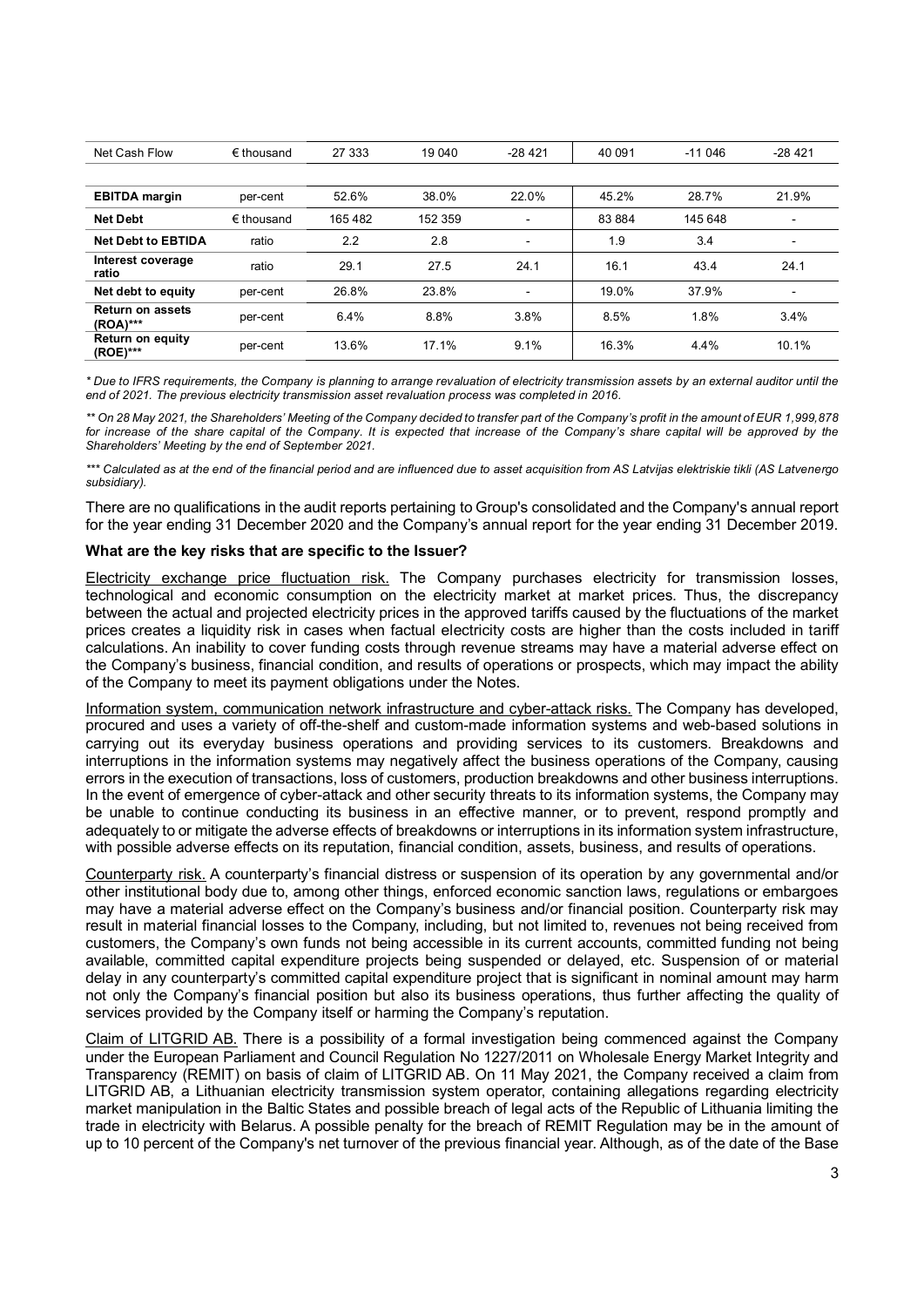Prospectus, a REMIT case has not been opened against the Company and the Company's estimate for the risk of commencement of a REMIT case on the basis of LITGRID AB claim is low, further discrepancies with LITGRID AB on the issue of transmission capacity calculation cannot be excluded, carrying along potential reputational, legal and financial risks for the Company.

Regulated company risk. The Company's revenues are significantly dependent on the transmission system tariffs approved by the Public Utilities Commission. The tariff calculation methodology foresees the requirement for the Public Utilities Commission to evaluate the level of regulated asset base and an obligation for the Company to use rate of return on capital that has been approved by the Public Utilities Commission. Therefore, there is a risk that not all costs will be covered by such regulated tariffs due to an unduly low regulatory asset base or because the rate of return on capital included in the calculation of the transmission system service tariffs will not correspond to the market rate. Also, there is a risk of material adverse effect on the Company due to delayed regulatory decisions by state authorities or due to changes in the local or EU legislative environment governing relevant regulatory matters. Furthermore, the total review and approval period of the tariff is 150 days, which can be extended in case of requesting additional information. Hence, the Company may not regulate its revenues flexibly enough to respond to changes in costs by changing the prices of services provided, as a result of which the Company's net sales may be affected. Given that the tariff calculation methodology does not provide for inclusion of financial costs in the tariff, the amount of return on capital must be sufficient to effectively attract financing, as well as to cover financing. An insufficient rate of return on capital may pose a threat to the ability to attract financing for the realization of capital investments, burning of liabilities, creating liquidity risk.

Regulatory actions and investigations risk. Several authorities (such as the Public Utilities Commission, the State Audit Office, the Competition Council, and the State Revenue Service) regularly perform investigations, examinations, inspections or audits of the Company's business, including, but not limited to, certification requirements, payments, reporting, corporate governance, etc. Any determination by the authorities that the Company have not acted in compliance with all the applicable laws and regulations may have serious legal, reputational and financial consequences for the Company, including exposure to fines, criminal and civil penalties and other damages, increased prudential requirements or even business disruption in the respective fields.

Mandatory prepayment of the Company's debt portfolio. The Company has a valid loan agreement with AS "SEB banka" (outstanding principal amount EUR 116.2 million). The loan agreement contains certain financial covenant clauses and other obligations and representations, the violation of which may lead to an event of default and acceleration of repayment of the loan. While the Company has not breached such provisions in the past, its ability to comply with covenants and restrictions contained in the loan agreements may be affected by events beyond its control, including prevailing economic, financial, legal, and industry conditions. If these obligations were to be breached, the creditors involved would be able to declare an event of default pursuant to the relevant loan agreements and require prepayment of the entire outstanding loan amounts and redemption of the outstanding bonds. Due to the cross-default clauses in the loan agreements, the Company might need to refinance a substantial part of its outstanding debt. The ability to raise funding for the refinancing of bank and market debt or negotiate other terms with existing lenders might be limited, thus causing significant going concern risk for the Company.

# **C. Key information on the securities**

## **What are the main features of the securities?**

**Form of the Notes:** The Notes are dematerialized debt securities in bearer form which are disposable without any restrictions and can be pledged. The Notes are book-entered with Nasdaq CSD SE (the "**Depository**").

## **ISIN:** LV0000802528.

**Transferability:** The Notes cannot be offered, sold, resold, transferred or delivered in such countries or jurisdictions or otherwise in such circumstances in which it would be unlawful or require measures other than those required under Latvian laws, including the United States, Australia, Japan, Canada, Hong Kong, South Africa, Singapore and certain other jurisdictions. In addition, the Noteholders are prohibited to resell, transfer or deliver the Notes to any person in a manner that would constitute a public offer of securities.

**Status and Security:** The Notes constitute direct, unsecured and unguaranteed obligations of the Issuer ranking *pari passu* without any preference among each other and with all other unsecured, unguaranteed and unsubordinated indebtedness of the Issuer, save for such obligations as may be preferred by mandatory provisions of law.

**Currency:** EUR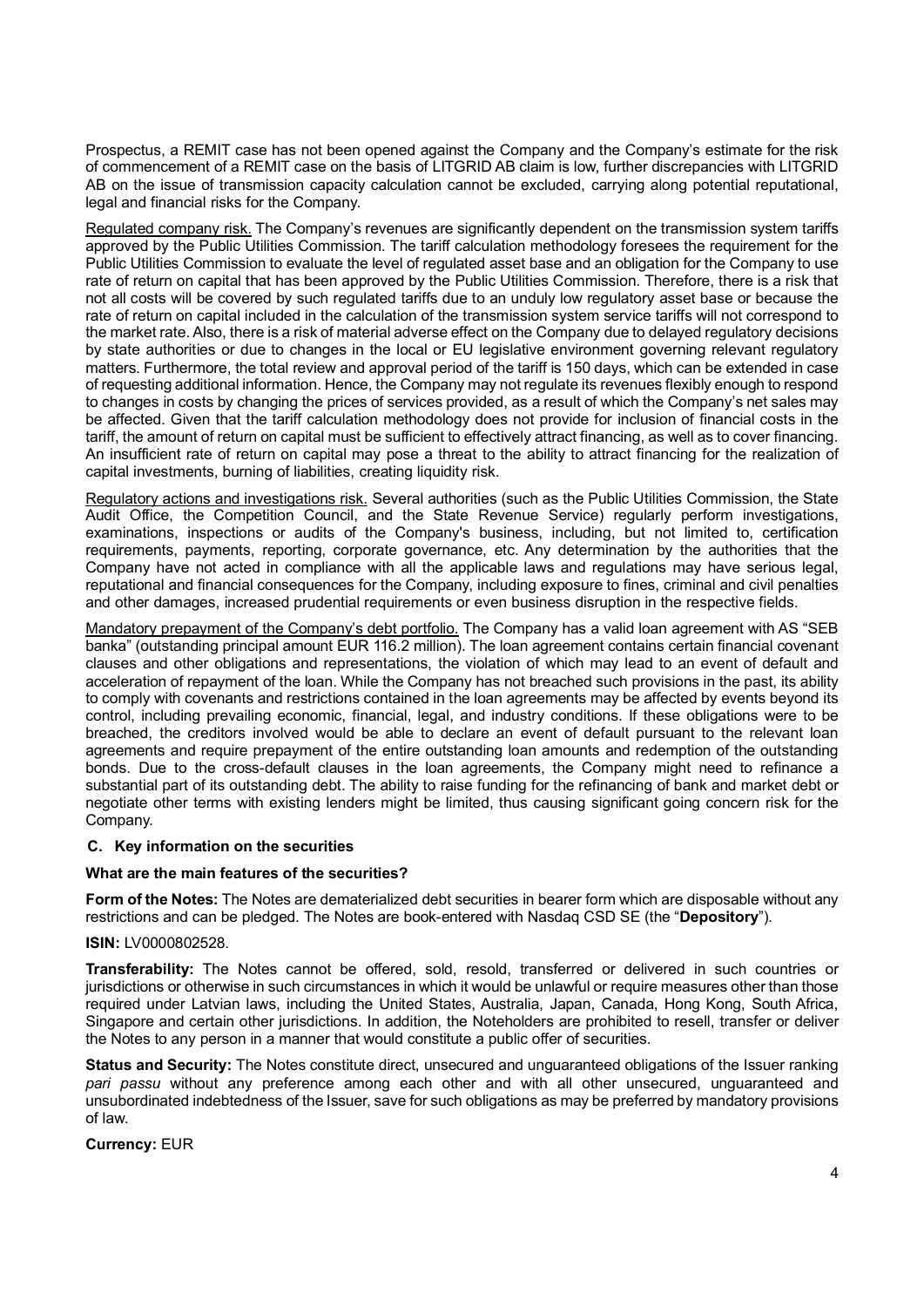**Denomination:** The nominal amount of each Note is EUR 1,000.

**Issue Price:** The issue price of the Notes is EUR 998.61.

**Minimum Investment Amount:** The Notes are offered for subscription for a minimum investment amount EUR 100,000 (one hundred thousand euro).

**Interest:** The Notes bear interest at a fixed annual interest rate 0.5 per-cent, payable on 20 January 2022 and subsequently 20 January each year.

**Maturity:** The Notes shall be redeemed in full at their nominal amount on 20 January 2027.

**Early Redemption:** The Issuer is entitled to redeem each Series of Notes, in whole but not in part, at any time during the period of 3 (three) month prior to their maturity at a price equal to the nominal amount of the Notes together with the accrued interest.

**Redemption for tax reasons:** The Issuer is entitled to redeem the Notes, in whole but not in part, at a price equal to the nominal amount of the Notes together with the accrued interest for tax reasons.

**Change of Control:** Following the occurrence of a Change of Control and subsequent withdrawal of rating or rating downgrade below indicated level the Noteholders will be entitled to request the Issuer to redeem or, at the Issuer's option, procure the purchase of their Notes.

**Negative Pledge:** The Notes have the benefit of a negative pledge provision.

**Cross Default:** The Notes have the benefit of a cross default provision.

**Taxation:** All payments in respect of the Notes by the Issuer shall be made without withholding or deduction for, or on account of, any present or future taxes, duties, assessments or governmental charges of whatever nature ("**Taxes**"), unless the withholding or deduction of the Taxes is required by the laws of the Republic of Latvia. In such case, the Issuer shall pay such additional amounts as will result in receipt by the Noteholders after such withholding or deduction of such amounts as would have been received by them had no such withholding or deduction been required, except that no such additional amounts shall be payable in respect of any Note held by or on behalf of a Noteholder which is liable to such Taxes in respect of such Note by reason of its having some connection with the Republic of Latvia other than the mere holding of the Note.

**Governing Law:** Latvian law.

**Dispute Resolution:** Any disputes relating to or arising in relation to the Notes shall be settled solely by the courts of the Republic of Latvia of competent jurisdiction.

## **Where will the securities be traded?**

Application will be made to Akciju sabiedrība "Nasdaq Riga", registration number: 40003167049, legal address: Vaļņu 1, Riga, LV- 1050, Latvia ("**Nasdaq Riga**") for admitting the Notes to listing and trading on the Baltic Bond List of Nasdaq Riga according to the requirements of Nasdaq Riga not later than within three months after the Notes' issue date of the respective tranche.

## **What are the key risks that are specific to the securities?**

Possibility to forfeit interest and principal amount invested. Should the Issuer become insolvent, legal protection proceedings or out-of-court legal protection proceedings of the Issuer are initiated during the term of the Notes, an investor may forfeit interest payable on, and the principal amount of, the Notes in whole or in part. An investor is always solely responsible for the economic consequences of its investment decisions.

No guarantee or security. The Notes will not constitute an obligation of anyone other than the Issuer and they will not be guaranteed. No one other than the Issuer will accept any liability whatsoever in respect of any failure by the Issuer to pay any amount due under the Notes. The Notes are unsecured debt instruments and the Noteholders would be unsecured creditors in the event of the Issuer's insolvency.

Claims cannot be enforced against the Issuer's key assets. The Issuer holds a number of assets which under applicable laws of the Republic of Latvia can be owned only by the Issuer. Pursuant to Section 20.<sup>1</sup> (4) of the Energy Law (in Latvian – *Enerģētikas likums*) the infrastructure objects of the electricity transmission system belonging the Issuer cannot be disposed or used as a collateral for securing of loans or other liabilities. Because of their non-transferable nature, no claims, either on the ground of the Notes or otherwise, can be enforced against these assets. Furthermore, in case of the Issuer's insolvency these assets will not be used for settling the creditors' claims.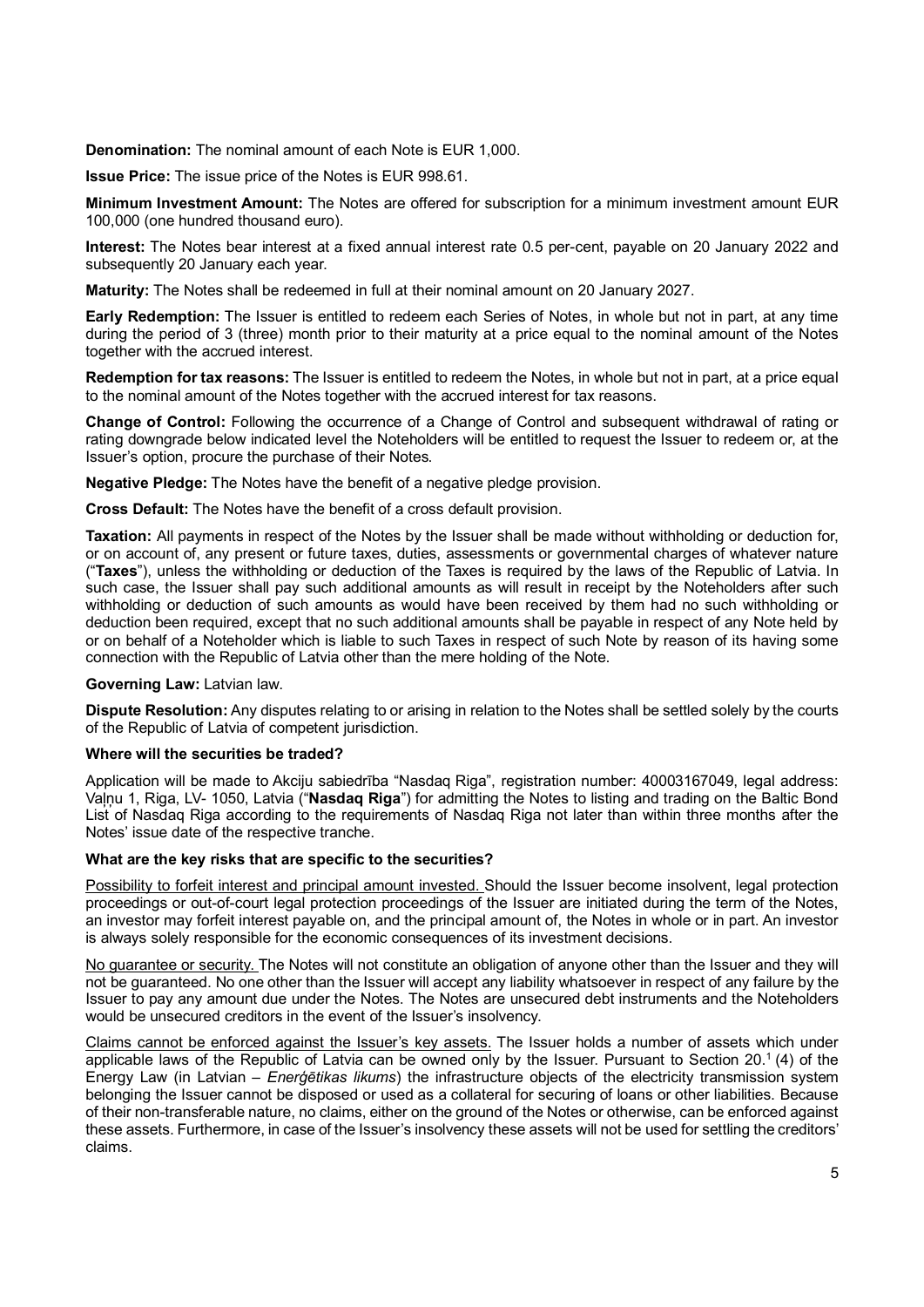### **D. Key information on the offer of securities to the public and the admission to trading on a regulated market**

### **Under which conditions and timetable can I invest in this security?**

#### **Placement period**

The placement period of the Notes is 13 October 2021 from 10.30 am to 2 pm Riga time (the "**Placement Period**"). The Issuer may decide on shortening or lengthening the Placement Period.

### **Submission of purchase orders**

The investors wishing to purchase the Notes shall submit their orders to Luminor Bank AS (the "**Dealer**") to purchase the Notes (the "**Purchase Orders**") at any time during the Placement Period.

Total amount of the Notes to be purchased and provided in each Purchase Order shall be no less than the Minimum Investment Amount.

Purchase Orders by the same legal entity or person will be aggregated into one if all order parameters (except the purchase amount) are the same. All Purchase Orders are binding and irrevocable commitment to acquire the allotted Notes.

### **Cancelation**

On the same Business Day following the Placement Period the Issuer will decide whether to proceed with the issuance of the Notes of a respective Tranche or cancel the issuance. In case the issuance of the Notes of a respective Tranche is cancelled, the Issuer will publish an announcement on the Issuer's website www.ast.lv.

#### **Allotment**

The Issuer in consultation with the Dealer will decide on allotment of the Notes to the Investors. The Issuer reserves a right to reject any Purchase Order, in whole or in part, at its sole discretion.

The Dealer shall send to each investor by way of e-mail or through Bloomberg system a confirmation which will contain information on the extent of satisfaction or rejection of the Purchase Order submitted by the investor, the number of Notes allotted to the investor and the amount (price) payable for the Notes.

#### **Settlement**

The settlement for the Notes will take place on the Issue Date and will be carried out by the Dealer in accordance with the DVP (*Delivery vs Payment*) principle pursuant to the applicable rules of the Depository.

All paid up Notes shall be treated as issued. The Notes which are not paid up shall be cancelled.

#### **Information about placement results**

Information about the placement results of the Notes will be published on the Issuer's website www.ast.lv within 1 (one) Business Day following the Placement Period.

#### **Estimated expenses charged to the Investors**

No expenses or taxes will be charged to the investors by the Issuer in respect to the issue of the Notes. However, the investors may be obliged to cover expenses which are related to the opening of securities accounts with the credit institutions or investment brokerage firms, as well as commissions which are charged by the credit institutions or investment brokerage firms in relation to the execution of the investor's purchase or selling orders of the Notes, the holding of the Notes or any other operations in relation to the Notes. Neither the Issuer, nor the Arranger or the Dealer shall compensate the Noteholders for any such expenses.

#### **Why is this prospectus being produced?**

#### **Use of proceeds**

The Issuer expects to receive net proceeds of up to EUR 99,861,000 from the issue of Notes. The Issuer will apply an amount equivalent to the net proceeds from such issue of Notes specifically to finance or refinance, in part or in full, Eligible Green Projects providing distinct environmental benefits, as set out in the Green Bond Framework available on the Issuer's website www.ast.lv.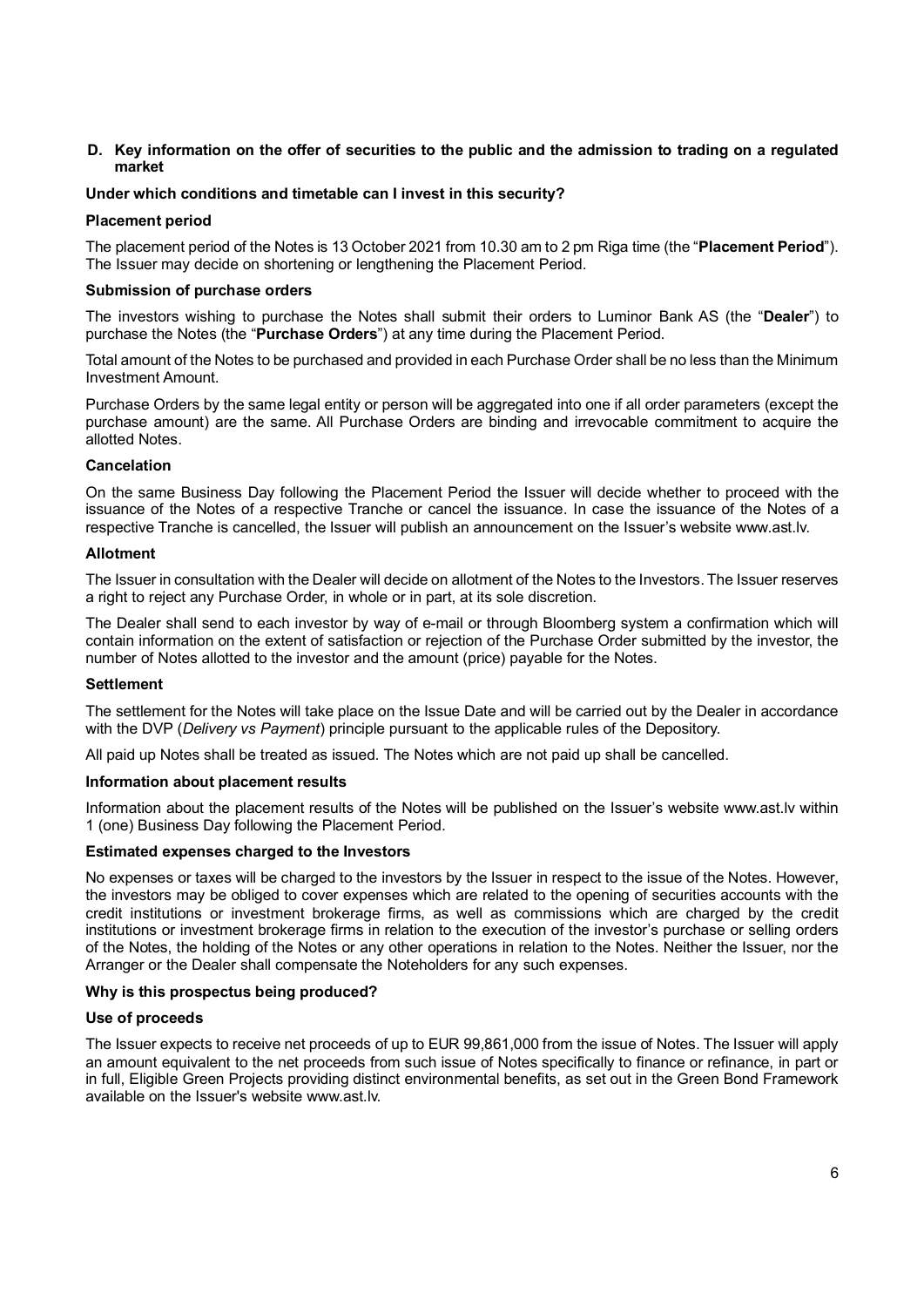# **Underwriting**

The Notes will not be underwritten.

# **Conflicts of interest**

The Issuer is not aware of any conflicts of interest pertaining to the offer of Notes or admission of Notes to trading.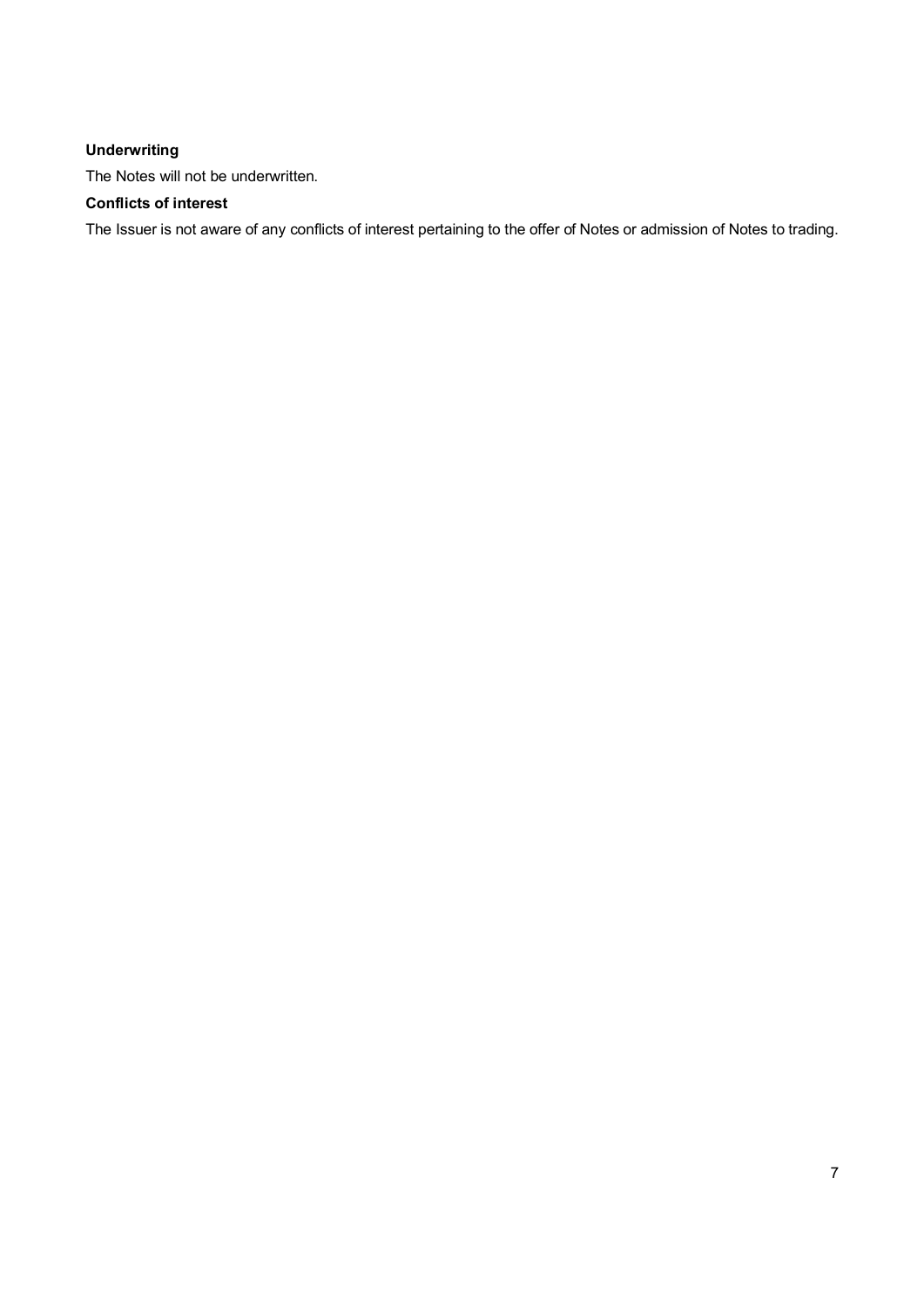# **PIELIKUMS – KONKRĒTĀS EMISIJAS KOPSAVILKUMS**

# **A. Ievads un brīdinājumi**

Šis kopsavilkums ("**Kopsavilkums**") būtu jālasa kā Pamatprospekta ievads, un jebkurš lēmums ieguldīt Obligācijās būtu jābalsta uz ieguldītāja vērtējumu par visu Pamatprospektu kopumā. Civiltiesiskā atbildība saistībā ar šo Kopsavilkumu gulstas tikai uz tām personām, kas sagatavojušas Kopsavilkumu, tostarp veikušas jebkādu tā tulkojumu, bet tikai tādā gadījumā, ja Kopsavilkums ir maldinošs, neprecīzs vai, lasot to kopā ar pārējām Pamatprospekta daļām, pretrunīgs, vai, ja, lasot to kopā ar pārējām Pamatprospekta daļām, nav sniegta pamatinformācija, lai palīdzētu ieguldītājiem apsvērt, vai ieguldīt Obligācijās. Ieguldīšana Obligācijās ir saistīta ar riskiem, un ieguldītājs var zaudēt visu ieguldīto kapitālu vai tā daļu. Ja tiesā ir celta prasība par Pamatprospektā ietverto informāciju, ieguldītājam saskaņā ar valsts tiesībām var būt jāsedz Pamatprospekta tulkošanas izmaksas pirms tiesvedības sākšanas.

| Obligāciju nosaukums un<br>starptautiskais vērtspapīru<br>identifikācijas numurs (ISIN):             | Akciju sabiedrība "Augstsprieguma tīkls" EUR 100 000 000 0,5<br>procentu Obligācijas ar dzēšanas termiņu<br>ISIN:<br>2027.gadā,<br>LV0000802528 ("Obligācijas")                                                                                                                                                                                                          |
|------------------------------------------------------------------------------------------------------|--------------------------------------------------------------------------------------------------------------------------------------------------------------------------------------------------------------------------------------------------------------------------------------------------------------------------------------------------------------------------|
| Emitenta identitāte un<br>kontaktinformācija, kā arī<br>juridiskās personas identifikators<br>(LEI): | Akciju sabiedrība "Augstsprieguma tīkls", akciju sabiedrība, kas ir<br>reģistrēta Latvijas Republikas komercreģistrā ar reģistrācijas numuru:<br>40003575567, LEI: 64883LC3F12690GATG87, juridiskā adrese:<br>Dārzciema iela 86, Rīga, LV-1073, Latvija, tālrunis: +371 67 728 353,<br>e-pasts: ast@ast.lv, tīmekla vietne: www.ast.lv ("Emitents" vai<br>"Sabiedrība"). |
| Kompetentās iestādes, kas<br>apstiprinājusi Pamatprospektu,<br>identitāte un kontaktinformācija:     | Finanšu un kapitāla tirgus komisija ("FKTK"), Kungu iela 1, Rīga, LV-<br>1050, Latvija, tālrunis: +371 2 6515221, e-pasts: fktk@fktk.lv.                                                                                                                                                                                                                                 |
| Pamatprospekta apstiprināšanas<br>datums Emitenta valdē:                                             | 2021. gada 21. septembris                                                                                                                                                                                                                                                                                                                                                |
| Pamatprospekta apstiprināšanas<br>datums FKTK:                                                       | 2021. gada 5. oktobris                                                                                                                                                                                                                                                                                                                                                   |

# **B. Pamatinformācija par Emitentu**

# **Kas ir vērtspapīru Emitents?**

Akciju sabiedrība "Augstsprieguma tīkls", akciju sabiedrība, kas ir dibināta un darbojas saskaņā ar Latvijas Republikas tiesību aktiem, reģistrēta Latvijas Republikas komercreģistrā ar reģistrācijas numuru: 40003575567, juridiskā adrese: Dārzciema iela 86, Rīga, LV-1073, Latvija. Sabiedrības LEI ir 64883LC3F12690GATG87.

# **Galvenās darbības jomas**

Sabiedrības un tās meitas sabiedrības AS Conexus Baltic Grid ("**Koncerns**") darbība ir organizēta divos darbības segmentos: (i) elektroenerģijas pārvade un (ii) dabasgāzes pārvade un uzglabāšana. *Elektroenerģijas pārvade* ir regulēta nozare, Sabiedrība ir vienīgais elektroenerģijas pārvades sistēmas operators Latvijā un tās licences darbības teritorija ir visa Latvijas teritorija. Elektroenerģijas pārvadi Sabiedrība veic caur pārvades sistēmu, kas ietver savstarpēji savienotus tīklus un aprīkojumu, tostarp pārrobežu savienojumus, kas tiek izmantoti pārvadei uz attiecīgo sadales sistēmu vai lietotājiem. *Dabasgāzes pārvadi un uzglabāšanu* īsteno AS Conexus Baltic Grid, kas ir vienotais dabasgāzes pārvades un uzglabāšanas operators Latvijā un pārvalda Inčukalna pazemes gāzes krātuvi un galveno gāzes pārvades sistēmu, kas tieši savieno Latvijas dabasgāzes tirgu ar Lietuvu, Igauniju un Krievijas ziemeļrietumu reģionu.

# **Akcionārs**

Visas Sabiedrības akcijas pieder Latvijas Republikai, un akciju turētājs ir Latvijas Republikas Finanšu ministrija.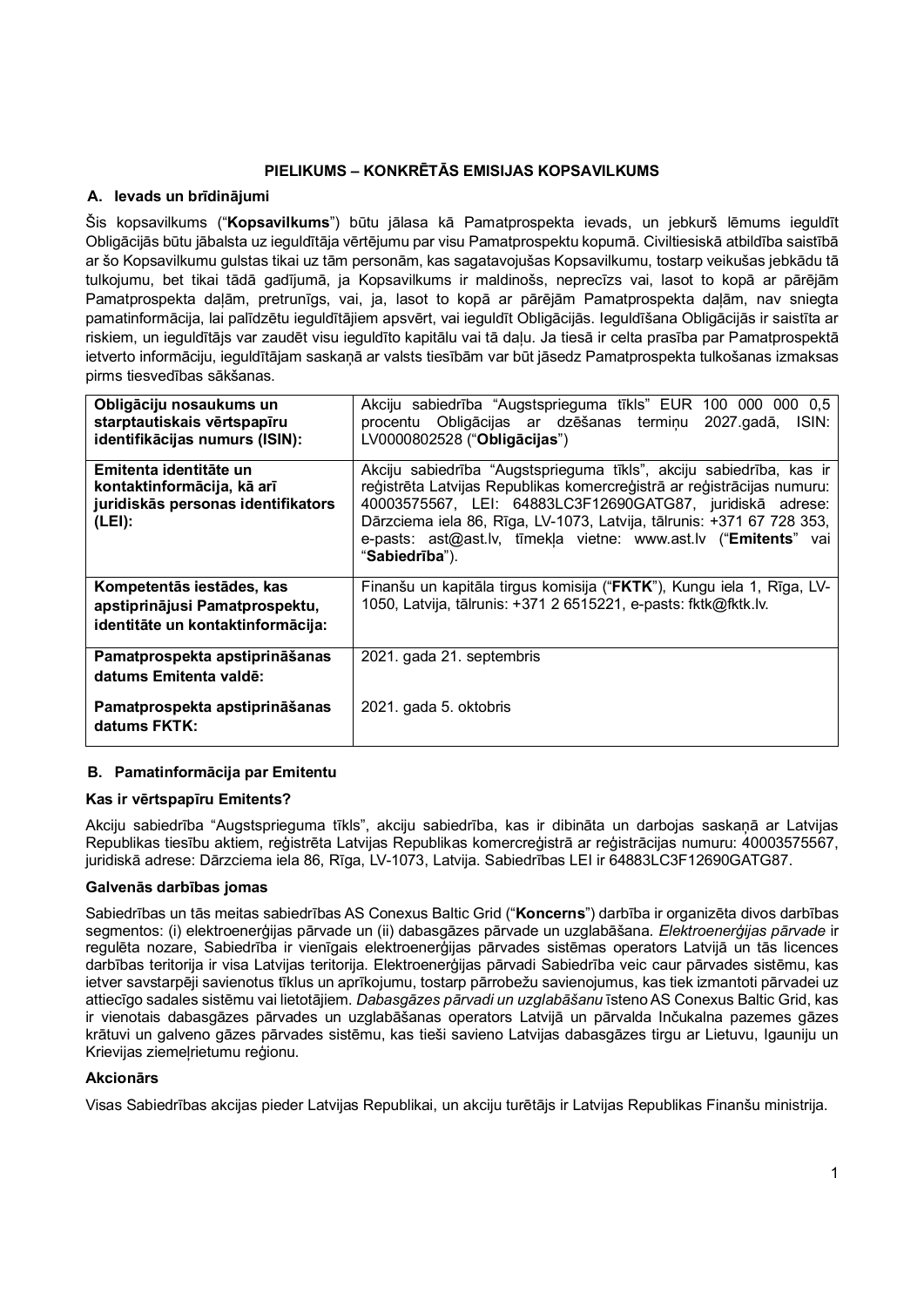### **Padome un valde**

Sabiedrības padome sastāv no padomes priekšsēdētāja Kaspara Āboliņa, padomes priekšsēdētāja vietnieces Olgas Bogdanovas un šādiem padomes locekļiem: Armands Eberhards, Madara Melne un Aigars Ģērmanis.

Sabiedrības valde sastāv no valdes priekšsēdētājas Guntas Jēkabsones un šādiem valdes locekļiem: Imants Zviedris, Gatis Junghāns, Mārcis Kauliņš un Arnis Daugulis.

### **Revidents**

Koncerna konsolidētos un Sabiedrības gada pārskatus par finanšu gadu, kas noslēdzās 2020. gada 31. decembrī, un Sabiedrības gada pārskatu par finanšu gadu, kas noslēdzās 2019. gada 31. decembrī, ir revidējusi SIA "Deloitte Audits Latvia", reģistrācijas numurs: 40003606960, juridiskā adrese: Grēdu iela 4A, Rīga, LV – 1019, Latvija. SIA "Deloitte Audits Latvia" ir iekļauta Latvijas Zvērinātu revidentu asociācijas uzturētajā Zvērinātu revidentu komercsabiedrību reģistrā, un tai ir izsniegta zvērinātu revidentu komercsabiedrības licence Nr.43.

#### **Kāda ir galvenā finanšu informācija par Emitentu?**

Šajā tabulā ir sniegts kopsavilkums par Koncerna konsolidētajiem finanšu rezultātiem un galvenajiem darbības rādītājiem par diviem finanšu gadiem, kas noslēdzās attiecīgi 2019. gada un 2020. gada 31. decembrī, un starpperiodu, kas noslēdzās 2021. gada 30. jūnijā. Tabulā sniegtā informācija ir iegūta (bez būtiskiem labojumiem) no, un to apliecina atsauce uz, kā arī tā lasāma kopā ar attiecīgi Koncerna konsolidēto un Sabiedrības gada pārskatu par finanšu gadu, kas noslēdzās 2020. gada 31. decembrī, un Sabiedrības gada pārskata par finanšu gadu, kas noslēdzās 2019. gada 31. decembrī, kā arī Sabiedrības nerevidētajiem konsolidētajiem un saīsinātajiem finanšu pārskatiem par sešu mēnešu periodu, kas noslēdzās 2021. gada 30. jūnijā, kuri ir pievienoti Pamatprospektam un ir Pamatprospekta neatnemama sastāvdaļa. Koncerna konsolidētais gada pārskats un Sabiedrības gada pārskati ir sagatavoti saskaņā ar Starptautiskajiem finanšu pārskatu standartiem (SFPS), un Sabiedrības nerevidētie konsolidētie un saīsinātie finanšu pārskati ir sagatavoti saskaņā ar 34. Starptautisko grāmatvedības standartu.

|                                                             |            | <b>Koncerns</b>                                                                   |           |                                                                                   | Sabiedrība |         |         |  |
|-------------------------------------------------------------|------------|-----------------------------------------------------------------------------------|-----------|-----------------------------------------------------------------------------------|------------|---------|---------|--|
|                                                             |            | Seši mēneši,<br>Gads, kas noslēdzās<br>kas noslēdzās<br>31.decembrī<br>30. jūnijā |           | Seši mēneši,<br>Gads, kas noslēdzās<br>kas noslēdzās<br>31.decembrī<br>30. jūnijā |            |         |         |  |
|                                                             |            | 2021                                                                              | 2020      | 2019                                                                              | 2021       | 2020    | 2019    |  |
| Neto apgrozījums                                            | € tūkstoši | 80 353                                                                            | 144 866   | 184742                                                                            | 50 905     | 147 348 | 184 742 |  |
| <b>EBITDA</b>                                               | € tūkstoši | 42 298                                                                            | 55 0 28   | 40 515                                                                            | 23 005     | 42 343  | 40 515  |  |
| Saimnieciskās<br>darbības pelna                             | € tūkstoši | 17 370                                                                            | 14 402    | 4 5 1 3                                                                           | 6861       | 5 1 9 0 | 4513    |  |
| lenēmumi no<br>līdzdalības                                  | € tūkstoši |                                                                                   | 3 0 8 1   | 5956                                                                              | 58 286     | 5605    | 4 1 9 4 |  |
| Neto guvumi no<br>kontrolējošās<br>līdzdalības<br>iegūšanas | € tūkstoši |                                                                                   | 50 326    |                                                                                   |            |         |         |  |
| Neto pelna                                                  | € tūkstoši | 15914                                                                             | 65 358    | 8829                                                                              | 63 805     | 9999    | 7067    |  |
| Uz Sabiedrības<br>akcionāru<br>attiecināmā neto<br>pelna    | € tūkstoši | 11 568                                                                            | 64 051    | 8829                                                                              | 63 805     | 9999    | 7067    |  |
|                                                             | € tūkstoši |                                                                                   |           |                                                                                   |            |         |         |  |
| Aktīvi kopā*                                                | € tūkstoši | 1 2 1 9 3 9 5                                                                     | 1 213 515 | 275 321                                                                           | 922 222    | 905 527 | 221 934 |  |
| Pašu kapitāls**                                             | € tūkstoši | 617 671                                                                           | 639 203   | 123 342                                                                           | 440 615    | 384 809 | 69 956  |  |
| Aizņēmumi kopā                                              | € tūkstoši | 240 203                                                                           | 224 747   |                                                                                   | 156 200    | 202 872 | ÷       |  |
| Nauda un citi likvīdie<br>vērtspapīri                       | € tūkstoši | 74 721                                                                            | 72 388    | 48 216                                                                            | 72 316     | 57 225  | 48 216  |  |
|                                                             |            |                                                                                   |           |                                                                                   |            |         |         |  |
| Saimnieciskās<br>darbības naudas<br>plūsma                  | € tūkstoši | 42 659                                                                            | 103 053   | 20 4 23                                                                           | 25 400     | 48 591  | 20 4 23 |  |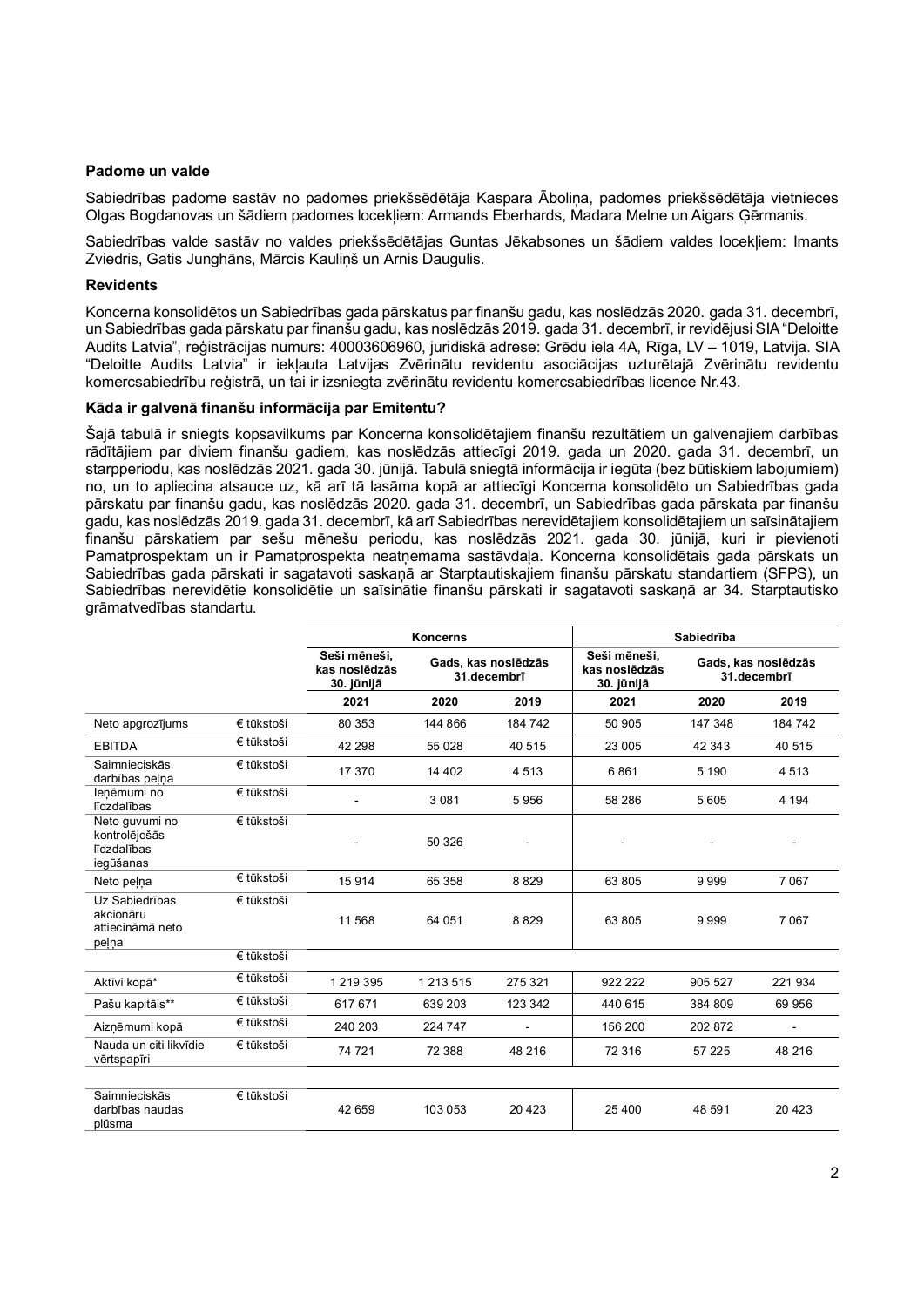| leguldījumu naudas<br>plūsma                   | € tūkstoši | 86       | $-117839$ | $-13801$       | 68 986   | $-87.375$ | $-13801$                 |
|------------------------------------------------|------------|----------|-----------|----------------|----------|-----------|--------------------------|
| Finansēšanas<br>naudas plūsma                  | € tūkstoši | $-15412$ | 33 826    | $-35043$       | $-54294$ | 27 738    | $-35043$                 |
| Neto naudas plūsma                             | € tūkstoši | 27 333   | 19 04 0   | -28 421        | 40 091   | $-11046$  | $-28421$                 |
|                                                |            |          |           |                |          |           |                          |
| <b>EBITDA</b><br>rentabilitāte                 | procenti   | 52.6%    | 38.0%     | 22.0%          | 45.2%    | 28.7%     | 21.9%                    |
| Neto parādsaistības                            | € tūkstoši | 165 482  | 152 359   |                | 83 884   | 145 648   |                          |
| Neto parādsaistību/<br><b>EBITDA</b> attiecība | attiecība  | 2.2      | 2.8       |                | 1.9      | 3.4       |                          |
| Procentu seguma<br>rādītājs                    | attiecība  | 29.1     | 27.5      | 24.1           | 16.1     | 43.4      | 24.1                     |
| <b>Neto</b>                                    | procenti   |          |           |                |          |           |                          |
| parādsaistību/pašu<br>kapitāla attiecība       |            | 26.8%    | 23.8%     | $\blacksquare$ | 19.0%    | 37.9%     | $\overline{\phantom{0}}$ |
| Aktīvu atdeve<br>(ROA)***                      | procenti   | 6.4%     | 8.8%      | 3.8%           | 8.5%     | 1.8%      | 3.4%                     |
| Pašu kapitāla<br>atdeve (ROE)***               | procenti   | 13.6%    | 17.1%     | 9.1%           | 16.3%    | 4.4%      | 10.1%                    |

\* Ņemot vērā SFPS prasības, Sabiedrība līdz 2021. gada beigām plāno organizēt elektroenerģijas pārvades aktīvu pārvērtēšanu, ko veiks ārējais revidents. Iepriekšējais elektroenerģijas pārvades aktīvu pārvērtēšanas process tika pabeigts 2016. gadā.

\*\* 2021. gada 28. maijā Sabiedrības akcionāru sapulce nolēma daļu no Sabiedrības peļņas 1 999 878 EUR apmērā novirzīt Sabiedrības pamatkapitāla palielināšanai. Paredzams, ka Sabiedrības pamatkapitāla palielināšanu akcionāru sapulce apstiprinās līdz 2021. gada *septembra beigām.*

\*\*\* Aprēķināts uz finanšu perioda beigām, un to ietekmē aktīvu iegāde no AS Latvijas elektriskie tīkli (AS Latvenergo meitas sabiedrība).

Revidentu ziņojumos par Koncerna konsolidētajiem un Sabiedrības gada pārskatiem par finanšu gadu, kas noslēdzās 2020. gada 31. decembrī, un Sabiedrības gada pārskatu par finanšu gadu, kas noslēdzās 2019. gada 31. decembrī, nav ietverti iebildumi.

#### **Kādi ir Emitentam raksturīgie būtiskākie riski?**

Elektroenerģijas biržas cenu svārstību risks. Sabiedrība iepērk elektroenerģiju pārvades zudumiem, tehnoloģiskajam un saimnieciskajam patēriņam elektroenerģijas tirgū par tirgus cenām. Tādējādi tirgus cenu svārstību radītā neatbilstība starp faktiskajām un apstiprinātajos tarifos prognozētajām elektroenerģijas cenām rada likviditātes risku gadījumos, kad faktiskās elektroenerģijas izmaksas ir augstākas nekā tarifu aprēķinos iekļautās izmaksas. Nespēja segt finansēšanas izmaksas no ieņēmumu plūsmām var būtiski nelabvēlīgi ietekmēt Sabiedrības saimniecisko darbību, finansiālo stāvokli un darbības rezultātus vai perspektīvas, kas var ietekmēt Sabiedrības spēju izpildīt savas maksājumu saistības saskaņā ar Obligācijām.

Informācijas sistēmu, sakaru tīklu infrastruktūras un kiberuzbrukumu riski. Sabiedrība ir izstrādājusi, iegādājusies un izmanto dažādas gatavas un pēc pasūtījuma izgatavotas informācijas sistēmas un tīmeklī balstītus risinājumus, lai veiktu ikdienas saimniecisko darbību un sniegtu pakalpojumus klientiem. Informācijas sistēmu darbības traucējumi un pārtraukumi var nelabvēlīgi ietekmēt Sabiedrības saimniecisko darbību, izraisot kļūdas darījumu izpildē, klientu zaudēšanu, ražošanas traucējumus un citus saimnieciskās darbības pārtraukumus. Kiberuzbrukumu un citu informācijas sistēmu drošības apdraudējumu tās informācijas sistēmai rašanās gadījumā Sabiedrība var nespēt efektīvi turpināt savu saimniecisko darbību vai novērst, ātri un adekvāti reaģēt uz, vai mazināt negatīvās sekas, ko rada informācijas sistēmu infrastruktūras darbības traucējumi vai pārtraukumi, un tas var nelabvēlīgi ietekmēt Sabiedrības reputāciju, finanšu stāvokli, aktīvus, saimniecisko darbību un darbības rezultātus.

Darījuma partnera risks. Darījuma partnera finansiālās grūtības vai tā darbības apturēšana, ko veic kāda valsts un/vai cita iestāde, cita starpā, piemērojot ekonomiskās sankcijas, noteikumus vai embargo, var būtiski nelabvēlīgi ietekmēt Sabiedrības saimniecisko darbību un/vai finansiālo stāvokli. Darījuma partnera risks var radīt būtiskus finansiālus zaudējumus Sabiedrībai, tostarp, bet ne tikai, ieņēmumu nesaņemšanu no klientiem, Sabiedrības pašu kapitāls var nebūt pieejams tās norēķinu kontos, var nebūt pieejams apstiprinātais finansējums, var tikt apturēti vai aizkavēti apstiprinātie kapitālieguldījumu projekti utt. Jebkura darījuma partnera apstiprinātā kapitālieguldījumu projekta, kas ir nozīmīgs nominālvērtībā, apturēšana vai būtiska kavēšanās var kaitēt ne tikai Sabiedrības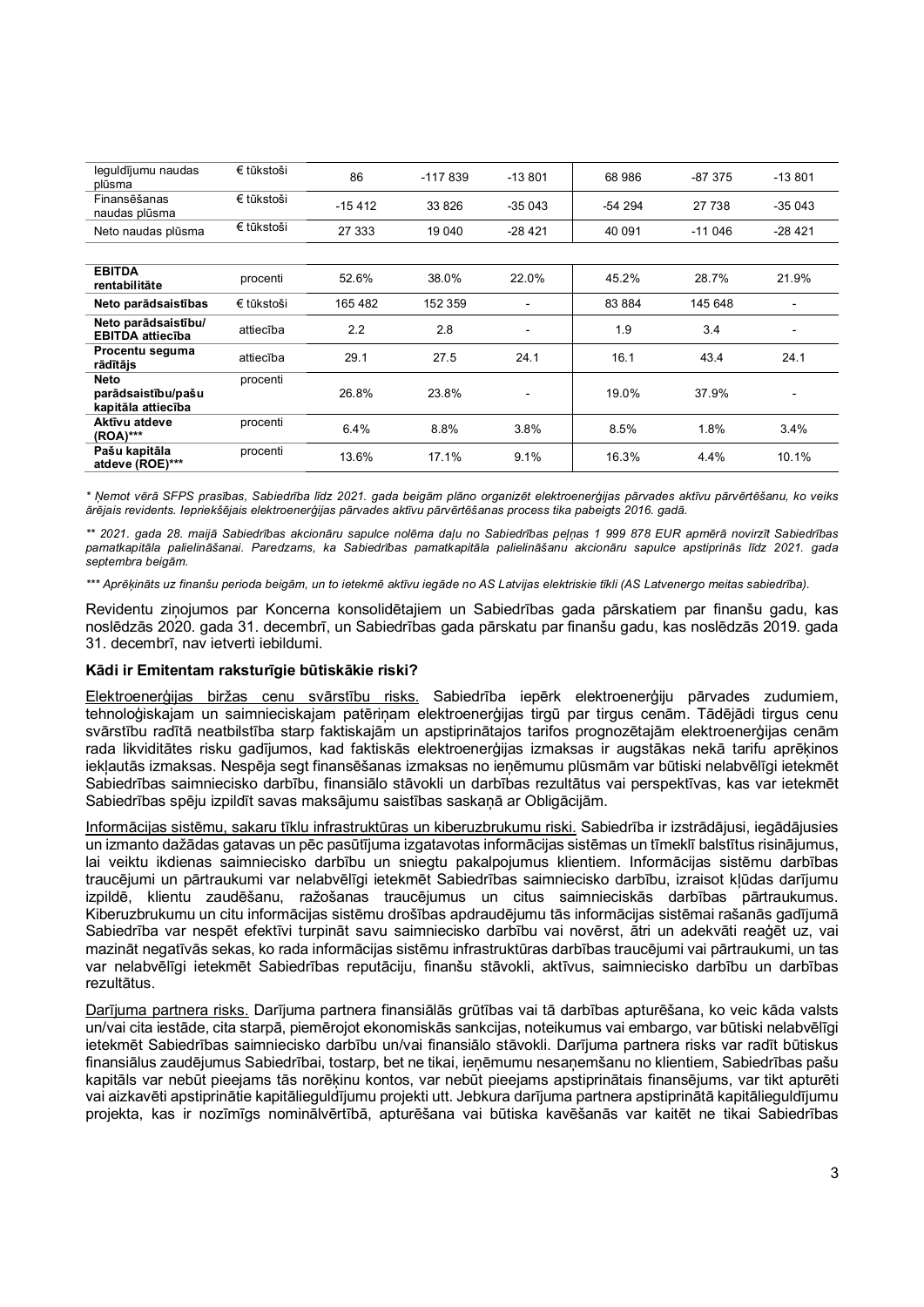finansiālajam stāvoklim, bet arī tās saimnieciskajai darbībai, tādējādi vēl vairāk ietekmējot pašas Sabiedrības sniegto pakalpojumu kvalitāti vai, kaitējot Sabiedrības reputācijai.

LITGRID AB prasība. Pastāv iespēja, ka, pamatojoties uz LITGRID AB prasību, pret Sabiedrību var tikt uzsākta oficiāla izmeklēšana saskaņā ar Eiropas Parlamenta un Padomes Regulu Nr. 1227/2011 par enerģijas vairumtirgus integritāti un pārredzamību (REMIT). Sabiedrība 2021. gada 11. maijā saņēma Lietuvas elektroenerģijas pārvades sistēmas operatora LITGRID AB prasību, kurā izteikti apgalvojumi par manipulācijām elektroenerģijas tirgū Baltijas valstīs un iespējamiem Lietuvas Republikas tiesību aktu pārkāpumiem, kas ierobežo elektroenerģijas tirdzniecību ar Baltkrieviju. Iespējamais sods par REMIT regulas pārkāpumu var būt līdz 10 % apmērā no Sabiedrības iepriekšējā finanšu gada neto apgrozījuma. Lai gan Pamatprospekta sagatavošanas dienā pret Sabiedrību nav ierosināta REMIT lieta, un risks, ka pret Sabiedrību varētu tikt ierosināta REMIT lieta, pamatojoties uz LITGRID AB prasību, Sabiedrības ieskatā ir zems, turpmākas nesaskaņas ar LITGRID AB jautājumā par pārvades jaudas aprēķināšanu nevar izslēgt, kas Sabiedrībai rada potenciālus reputācijas, juridiskos un finanšu riskus.

Regulētas sabiedrības risks. Sabiedrības ienēmumi ir būtiski atkarīgi no Sabiedrisko pakalpojumu regulēšanas komisijas apstiprinātajiem pārvades sistēmas tarifiem. Tarifu aprēķināšanas metodika paredz prasību Sabiedrisko pakalpojumu regulēšanas komisijai izvērtēt regulējamo aktīvu bāzes līmeni un Sabiedrības pienākumu izmantot Sabiedrisko pakalpojumu regulēšanas komisijas apstiprināto kapitāla atdeves likmi. Tāpēc pastāv risks, ka ne visas izmaksas tiks segtas no šādiem regulētiem tarifiem nepamatoti zemas regulējamo aktīvu bāzes dēļ vai tāpēc, ka kapitāla atdeves likme, kas iekļauta pārvades sistēmas pakalpojumu tarifu aprēķinā, neatbilst tirgus likmei. Pastāv arī risks, ka valsts iestāžu novēlotu regulatīvo lēmumu dēļ vai vietējo vai ES tiesību aktu, kas regulē attiecīgos regulatīvos jautājumus, izmaiņu dēļ Sabiedrībai var iestāties būtiskas nelabvēlīgas sekas. Turklāt kopējais tarifa pārskatīšanas un apstiprināšanas periods ir 150 dienas, ko var pagarināt, ja tiek pieprasīta papildu informācija. Tādējādi Sabiedrība nevar regulēt savus ieņēmumus pietiekami elastīgi, lai reaģētu uz izmaksu izmaiņām, mainot sniegto pakalpojumu cenas, kā rezultātā var tikt ietekmēts Sabiedrības neto apgrozījums. Ņemot vērā, ka tarifu aprēķināšanas metodika neparedz finanšu izmaksu iekļaušanu tarifā, kapitāla atdeves apjomam jābūt pietiekamam, lai efektīvi piesaistītu finansējumu, kā arī lai segtu finansējumu. Nepietiekama kapitāla atdeves likme var apdraudēt spēju piesaistīt finansējumu kapitālieguldījumu realizācijai, saistību dzēšanai, radot likviditātes risku.

Regulatoru darbību un izmeklēšanas risks. Vairākas iestādes (piemēram, Sabiedrisko pakalpojumu regulēšanas komisija, Valsts kontrole, Konkurences padome un Valsts ieņēmumu dienests) regulāri veic izmeklēšanas, pārbaudes, inspekcijas vai revīzijas saistībā ar Sabiedrības darbību, tostarp, bet ne tikai, attiecībā uz sertifikācijas prasībām, maksājumiem, pārskatu sniegšanu, korporatīvo pārvaldību utt. Jebkurš iestāžu secinājums, ka Sabiedrība nav rīkojusies saskaņā ar visiem piemērojamajiem tiesību aktiem, var radīt būtiskas juridiskas, reputācijas un finansiālas sekas Sabiedrībai, tostarp naudas sodus, kriminālsodus un civiltiesiskas sankcijas un citus zaudējumus, paaugstinātas uzraudzības prasības vai pat saimnieciskās darbības pārtraukšanu attiecīgajās jomās.

Sabiedrības kredītportfela piespiedu pirmstermina atmaksa. Sabiedrībai ir spēkā esošs aizdevuma līgums ar AS "SEB banka" (neatmaksātā pamatsumma 116,2 miljoni EUR). Aizdevuma līgumā ir ietverti noteikti finanšu saistību nosacījumi un citi pienākumi un saistības, kuru pārkāpšana var radīt saistību neizpildes gadījuma iestāšanos un aizdevuma pirmstermiņa atmaksas pienākumu. Kaut arī Sabiedrība iepriekš nav pārkāpusi šādus nosacījumus, tās spēju ievērot aizdevuma līgumos ietvertos nosacījumus un ierobežojumus var ietekmēt notikumi, kas ir ārpus tās kontroles, tostarp attiecīgie ekonomiskie, finanšu, juridiskie un nozares apstākļi. Ja šīs saistības tiktu pārkāptas, tad saskaņā ar attiecīgajiem aizdevuma līgumu noteikumiem kreditori varētu pasludināt saistību neizpildes gadījumu un pieprasīt visu neatmaksāto aizdevuma summu pirmstermina atmaksu un neatmaksāto obligāciju atpirkšanu. Ņemot vērā aizdevuma līgumos paredzētos no kāda cita līguma izrietoša saistību neizpildes gadījuma iestāšanās noteikumus, Sabiedrībai varētu būt nepieciešams refinansēt ievērojamu daļu no tās neatmaksātajām parādsaistībām. Iespēja saņemt finansējumu kredītiestāžu un kapitāla tirgus parādsaistību refinansēšanai vai vienoties ar esošajiem aizdevējiem par citiem nosacījumiem varētu būt apgrūtināta, tādējādi radot Sabiedrībai būtisku turpmāku risku.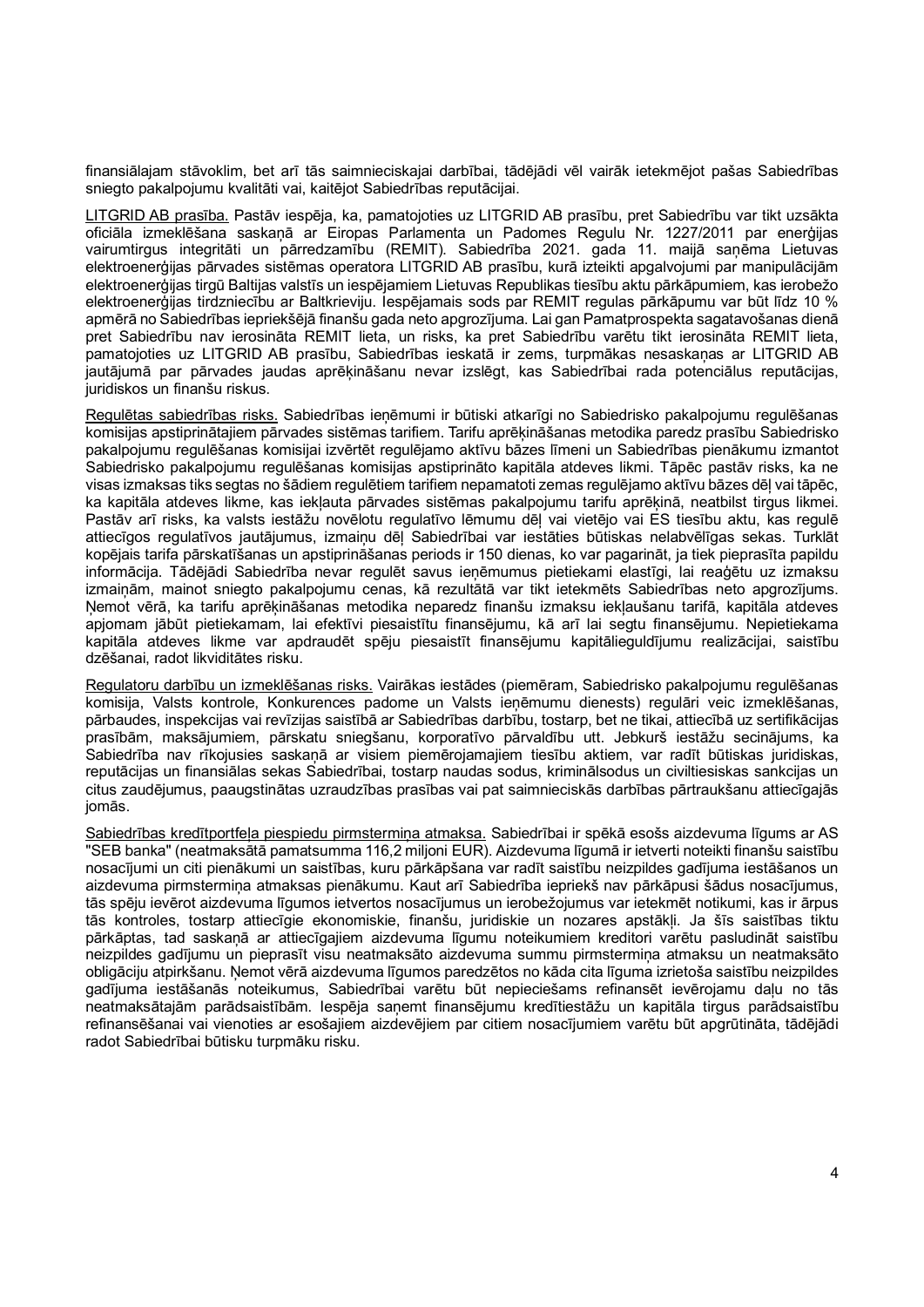## **C. Pamatinformācija par vērtspapīriem**

## **Kādas ir vērtspapīru galvenās īpašības?**

**Obligāciju veids:** Obligācijas ir dematerializēti uzrādītāja parāda vērtspapīri, kas var tikt atsavināti bez jebkādiem ierobežojumiem un var tikt ieķīlāti. Obligācijas ir iegrāmatotas Nasdaq CSD SE ("**Depozitārijs**").

## **ISIN**: LV0000802528.

**Pārvedamība:** Obligācijas nevar tikt piedāvātas, pārdotas, tālākpārdotas, pārvestas vai nodotas tādās valstīs vai jurisdikcijās vai citādi tādos apstākļos, kur šādu pasākumu īstenošana ir prettiesiska vai paredz papildu pasākumu īstenošanu, kādi nav paredzēti Latvijas Republikas tiesību aktos, ieskaitot Amerikas Savienotās Valstis, Austrāliju, Japānu, Kanādu, Honkongu, Dienvidāfriku, Singapūru un atsevišķas citas jurisdikcijas. Tāpat Obligacionāriem ir aizliegts tālākpārdot, pārvest vai nodot Obligācijas kādai personai veidā, kas varētu tikt uzskatīts par vērtspapīru publisko piedāvājumu.

**Statuss un nodrošinājums:** Obligācijas veido tiešas, nenodrošinātas un bezgarantiju Emitenta saistības, kas kategorizējamas *pari passu* viena pret otru, kā arī attiecībā pret visām Emitenta nenodrošinātām, bezgarantiju un nesubordinētām parādsaistībām, neparedzot jebkādas priekšrocības, izņemot saistības, kas atbilstoši piemērojamo tiesību aktu prasībām uzskatāmas par prioritārām.

### **Valūta:** EUR.

**Nominālvērtība:** Katras Obligācijas nominālvērtība ir EUR 1000.

**Emisijas cena:** Obligāciju emisijas cena ir EUR 998,61.

**Minimālā ieguldījuma summa:** Minimālā ieguldījuma summa, parakstoties uz Obligācijām, ir EUR 100 000 (viens simts tūkstoši eiro).

**Procentu likme:** Par Obligācijām tiek aprēķināti procenti pēc fiksētas gada procentu likmes 0,5 procenti, kas ir maksājami 2022.gada 20.janvārī un turpmāk katra gada 20.janvārī.

**Dzēšanas datums:** Obligācijas tiek atmaksātas to nominālvērtībā pilnā apmērā 2027.gada 20.janvārī.

**Pirmstermiņa atpirkšana:** Emitents ir tiesīgs jebkurā brīdī 3 (trīs) mēnešu periodā pirms noteiktā Obligāciju dzēšanas termiņa atpirkt katras Sērijas Obligācijas pilnībā, bet nevis kādu to daļu, par cenu, kas ir vienāda ar Obligāciju nominālvērtību kopā ar uzkrātajiem procentiem.

**Atpirkšana, pamatojoties uz nodokļu apsvērumiem:** Emitents ir tiesīgs atpirkt Obligācijas, pamatojoties uz nodokļu apsvērumiem, pilnībā, bet nevis kādu to daļu, par cenu, kas ir vienāda ar Obligāciju nominālvērtību kopā ar uzkrātajiem procentiem.

**Kontroles maiņa:** Kontroles maiņas gadījumā, kam seko kredītreitinga noņemšana vai samazināšana, Obligacionāri ir tiesīgi pieprasīt no Emitenta atpirkt tiem piederošās Obligācijas vai pēc Emitenta ieskatiem nodrošināt tiem piederošo Obligāciju iegādi.

**Ieķīlāšanas/apgrūtināšanas aizliegums (***Negative pledge)***:** Emitentam ir saistoši tā īpašuma ieķīlāšanas/apgrūtināšanas aizlieguma (*negative pledge*) noteikumi.

**No kāda cita līguma izrietoša saistību neizpildes gadījuma iestāšanās (***Cross default***):** Emitentam ir saistoši no kāda cita līguma izrietoša saistību neizpildes gadījuma iestāšanās (*Cross default*) noteikumi.

**Nodokļi:** Visi Emitenta maksājumi attiecībā uz Obligācijām tiek veikti, neieturot un neatskaitot jebkādus esošus vai potenciālos nodokļus, nodevas, aprēķinātās nodokļu summas vai valsts noteiktos maksājumus, neatkarīgi no to veida ("**Nodokļi**"), izņemot gadījumus, kad šādu Nodokļu ieturēšanu vai atskaitīšanu paredz Latvijas Republikas tiesību akti. Šādā gadījumā Emitents veic tādus papildu maksājumus, lai pēc šāda ieturējuma vai atskaitījuma, Obligacionāri saņemtu maksājumu tādā apmērā, kāds tiem pienāktos, ja šāds ieturējums vai atskaitījums netiktu piemērots, ar nosacījumu, ka attiecībā uz Obligacionāra vai tā vārdā turētām Obligācijām netiek maksātas šādas papildu summas, ja Obligacionārs tiek pakļauts šādām Nodokļu saistībām attiecībā uz Obligāciju, pamatojoties uz Obligacionāra cita veida saistību ar Latvijas Republiku, kas nav saistīta ar Obligāciju turēšanu.

**Piemērojamie tiesību akti:** Latvijas Republikas tiesību akti.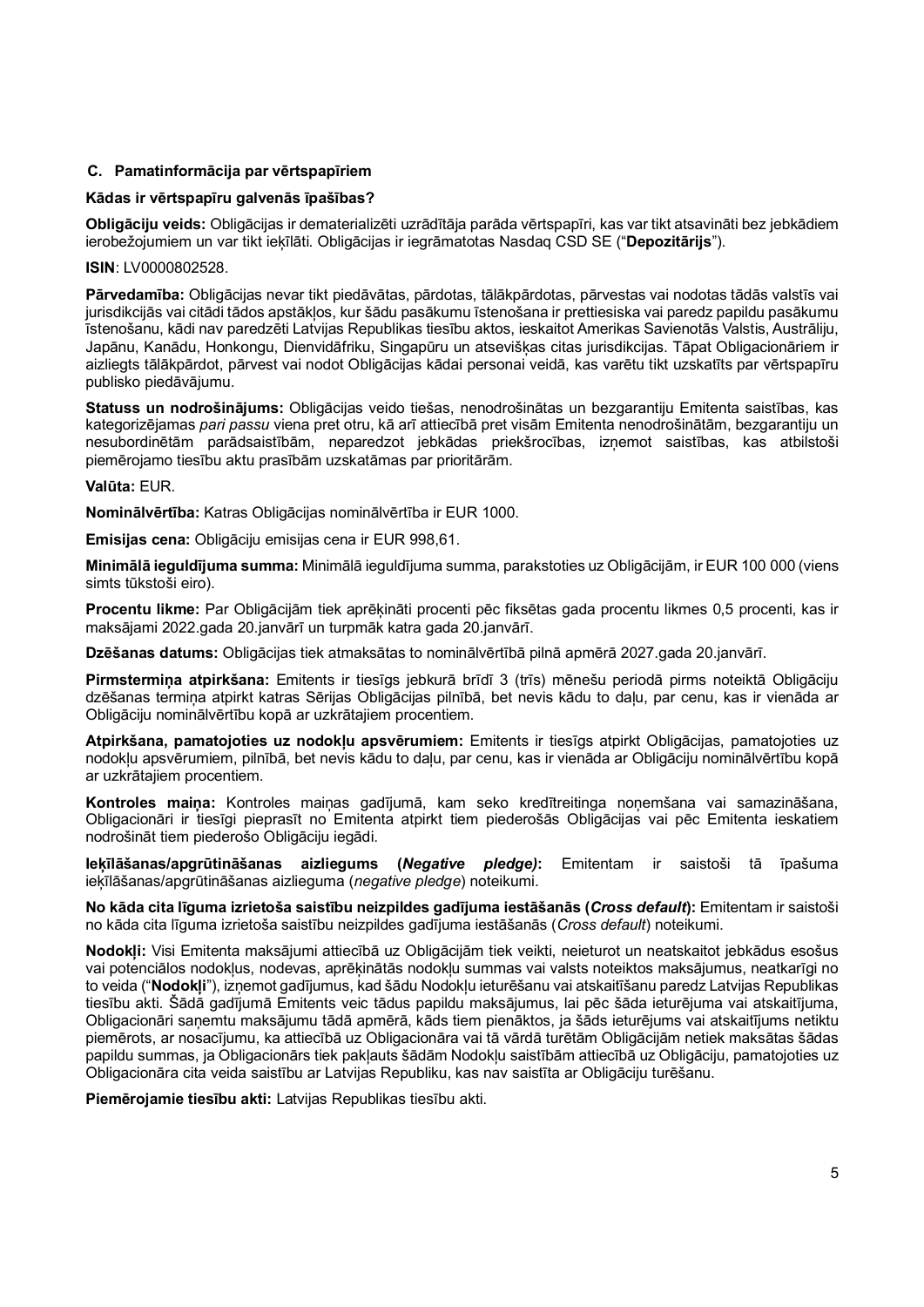**Strīdu risināšana:** Ikviens strīds, kas rodas saistībā ar vai izriet no Obligācijām, tiek risināts Latvijas Republikas tiesās pēc piekritības.

## **Kur tiks tirgoti vērtspapīri?**

Ne vēlāk kā trīs mēnešu laikā pēc attiecīgā Obligāciju laidiena emisijas dienas Akciju sabiedrībai "Nasdaq Riga", reģistrācijas numurs: 40003167049, juridiskā adrese: Valnu iela 1, Rīga, LV-1050, Latvija ("Nasdaq Riga") saskaņā ar Nasdaq Riga prasībām tiks iesniegts pieteikums par Obligāciju iekļaušanu Nasdaq Riga oficiālajā parāda vērtspapīru sarakstā (Baltijas Parāda vērtspapīru sarakstā) un tirdzniecības uzsākšanu.

### **Kādi ir vērtspapīriem raksturīgie būtiskie riski?**

Procentu un ieguldītās pamatsummas zaudēšanas risks. Gadījumā, ja Obligāciju spēkā esamības laikā Emitents tiek atzīts par maksātnespējīgu, tiek uzsākts Emitenta tiesiskās aizsardzības process vai ārpustiesas tiesiskās aizsardzības process, ieguldītājs var zaudēt par Obligācijām uzkrātos procentus un ieguldīto pamatsummu pilnā apmērā vai kādu tās daļu. Tikai un vienīgi ieguldītājs vienmēr ir atbildīgs par ekonomiskajām sekām, kas izriet no tā pieņemtā lēmuma veikt ieguldījumu Obligācijās.

Garantijas vai nodrošinājuma neesamība. Obligācijas ir Emitenta nenodrošinātas saistības, kas nav pakļautas jebkādām garantijām. Tikai un vienīgi Emitents ir atbildīgs par tā nespēju izpildīt kādas no Obligācijām izrietošās maksājuma saistības, iestājoties to samaksas termiņam. Obligācijas ir nenodrošināti parāda instrumenti, un Emitenta maksātnespējas gadījumā Obligacionāri būs nenodrošinātie kreditori.

Nespēja vērst prasījumus pret Emitenta būtiskākajiem aktīviem. Emitentam pieder vairāki aktīvi, kas atbilstoši Latvijas Republikas tiesību aktos noteiktajai kārtībai var piederēt tikai Emitentam. Saskaņā ar Enerģētikas likuma 20.<sup>1</sup> panta ceturto daļu Emitentam piederošie elektroenerģijas pārvades sistēmas infrastruktūras objekti nav atsavināmi vai izmantojami kā ķīla kredītu vai citu saistību nodrošināšanai. Tā kā šie aktīvi nav atsavināmi, pret tiem nevar tikt vērstas nekādas prasības, ne pamatojoties uz Obligācijām, ne arī citādi. Turklāt Emitenta maksātnespējas gadījumā šie aktīvi netiks izmantoti kreditoru prasījumu apmierināšanai.

### D. Pamatinformācija par vērtspapīru piedāvājumu un iekļaušanu tirdzniecībai regulētajā tirgū

## **Pie kādiem nosacījumiem un kādos termiņos es varu ieguldīt šajos vērtspapīros?**

#### **Izvietošanas periods**

Obligāciju izvietošanas periods ir 2021.gada 13.oktobrī no plkst. 10:30 līdz plkst. 14:00 pēc Rīgas laika ("**Izvietošanas periods**"). Emitents ir tiesīgs lemt par Izvietošanas perioda pagarināšanu vai saīsināšanu.

### **Pirkšanas rīkojumu iesniegšana**

Ieguldītāji, kuri vēlas iegādāties Obligācijas, iesniedz Obligāciju pirkšanas rīkojumus ("**Pirkšanas rīkojumi**") Luminor Bank AS ("**Dīleris**") jebkurā brīdī Izvietošanas perioda laikā.

Kopējais iegādāto un katrā Pirkšanas rīkojumā norādītais Obligāciju skaits nevar būt mazāks par Minimālo ieguldījuma summu.

Pirkšanas rīkojumi, kurus ir iesniegusi viena un tā pati fiziska vai juridiska persona, tiks apvienoti vienā rīkojumā, ja visi šādu rīkojumu parametri (izņemot pirkuma summu) sakrīt. Visi Pirkšanas rīkojumi veido saistošu un neatsaucamu apņemšanos iegādāties piešķirtās Obligācijas.

### **Atcelšana**

Tajā pašā Darba dienā pēc Izvietošanas perioda beigām Emitents lemj par konkrētā Obligāciju Laidiena emisijas turpināšanu vai atcelšanu. Gadījumā, ja konkrētā Obligāciju Laidiens tiek atsaukts, Emitents publicē attiecīgu paziņojumu Emitenta interneta vietnē www.ast.lv.

#### **Piešķiršana**

Emitents, konsultējoties ar Dīleri, pieņem lēmumu par Obligāciju piešķiršanu ieguldītājiem. Emitents patur tiesības pēc saviem ieskatiem pilnībā vai daļēji noraidīt ikvienu Pirkšanas rīkojumu.

Dīleris ar e-pasta vai *Bloomberg* sistēmas starpniecību nosūta katram ieguldītājam apstiprinājumu, kurā tiek ietverta informācija par apmēru, kādā ieguldītāja Pirkšanas rīkojums ir ticis apstiprināts vai noraidīts, ieguldītājam piešķirto Obligāciju skaitu un Obligāciju iegādes cenu.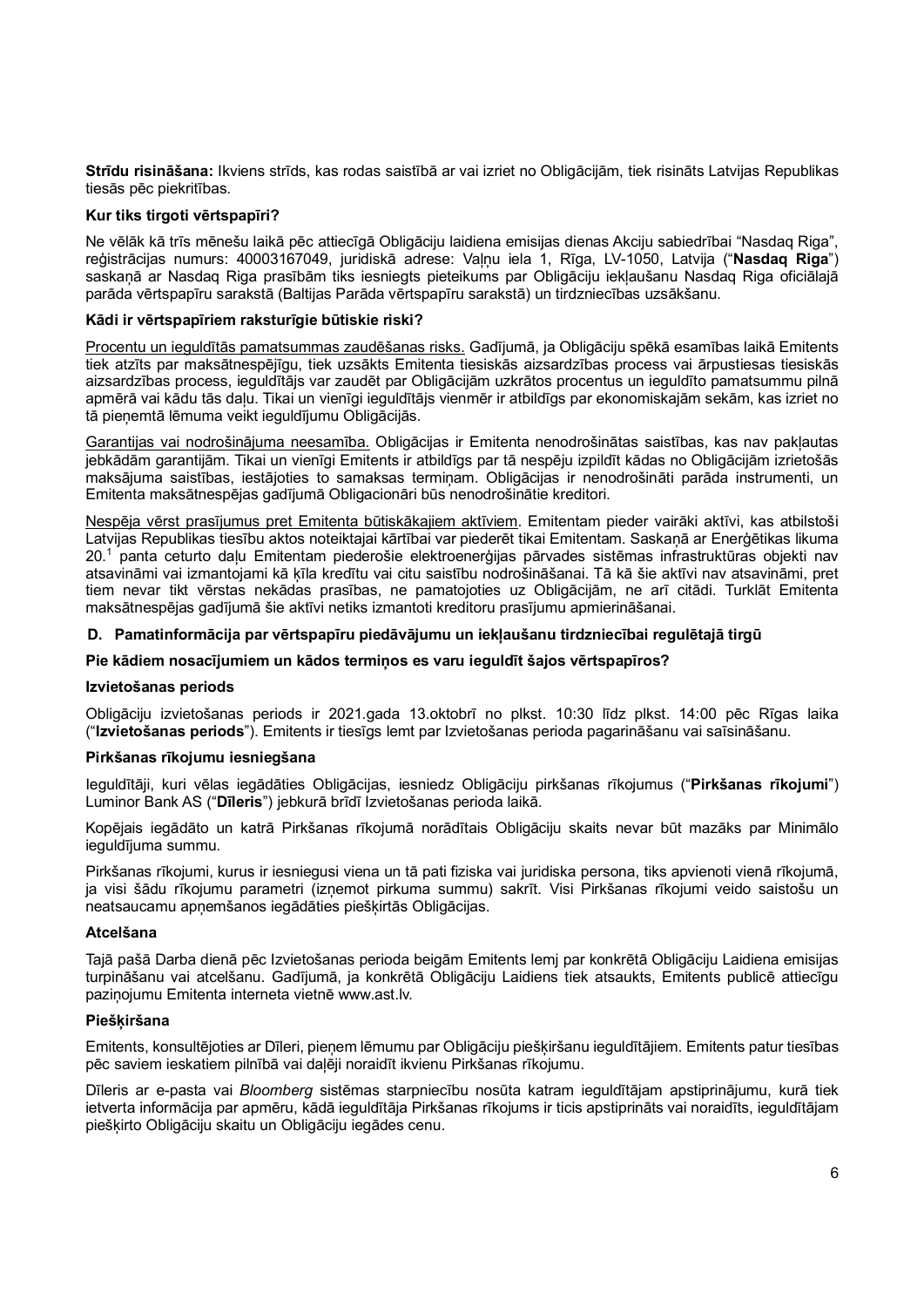## **Norēķini**

Norēķini par Obligācijām tiek veikti Emisijas datumā, un to nodrošina Dīleris, izmantojot DVP (*Delivery vs Payment*) principu atbilstoši Depozitārija noteikumiem.

Visas apmaksātās Obligācijas ir uzskatāmas par emitētām. Neapmaksātās Obligācijas tiek dzēstas.

### **Informācija par izvietošanas rezultātiem**

Informācija par Obligāciju izvietošanas rezultātiem tiks publicēta Emitenta interneta vietnē www.ast.lv 1 (vienas) Darba dienas laikā pēc Emisijas datuma.

### **Ieguldītājiem piemērojamās izmaksas**

Emitents nepiemēros ieguldītājiem nekādus nodokļu maksājumus vai izdevumus saistībā ar Obligāciju emisiju. Tomēr ieguldītājiem avarētu būt pienākums segt izmaksas, kas ir saistītas ar vērtspapīru kontu atvēršanu kredītiestādēs vai ieguldījumu brokeru sabiedrībās, kā arī maksāt kredītiestādes vai ieguldījumu brokeru sabiedrību piemērotās komisijas par ieguldītāja Obligāciju pirkšanas un pārdošanas rīkojumu izpildi, Obligāciju turēšanu vai citām darbībām ar Obligācijām. Ne Emitents, ne Organizētājs, ne arī Dīleris nekompensē Obligacionāriem šādas izmaksas.

### **Kādēļ tiek sagatavots šis prospekts?**

#### **Ieņēmumu izmantošana**

Emitents paredz saņemt no Obligāciju emisijas tīros ieņēmumus līdz EUR 99 861 000. Emitents izmantos summu, kas ir vienāda ar tīrajiem ieņēmumiem no Obligāciju emisijas, lai pilnībā vai daļēji finansētu vai refinansētu Atbilstīgus zaļos projektus, kas sniedz dažādus ieguvumus videi, kā to paredz Zaļo obligāciju satvars, kas ir pieejams Emitenta interneta vietnē www.ast.lv.

### **Vienošanās par parakstīšanos uz vērtspapīriem**

Uz Obligācijām neattieksies vienošanās par parakstīšanos uz vērtspapīriem.

#### **Interešu konflikti**

Atbilstoši Emitenta rīcībā esošajai informācijai nepastāv nekādi interešu konflikti saistībā ar Obligāciju piedāvājumu vai iekļaušanu tirdzniecībā.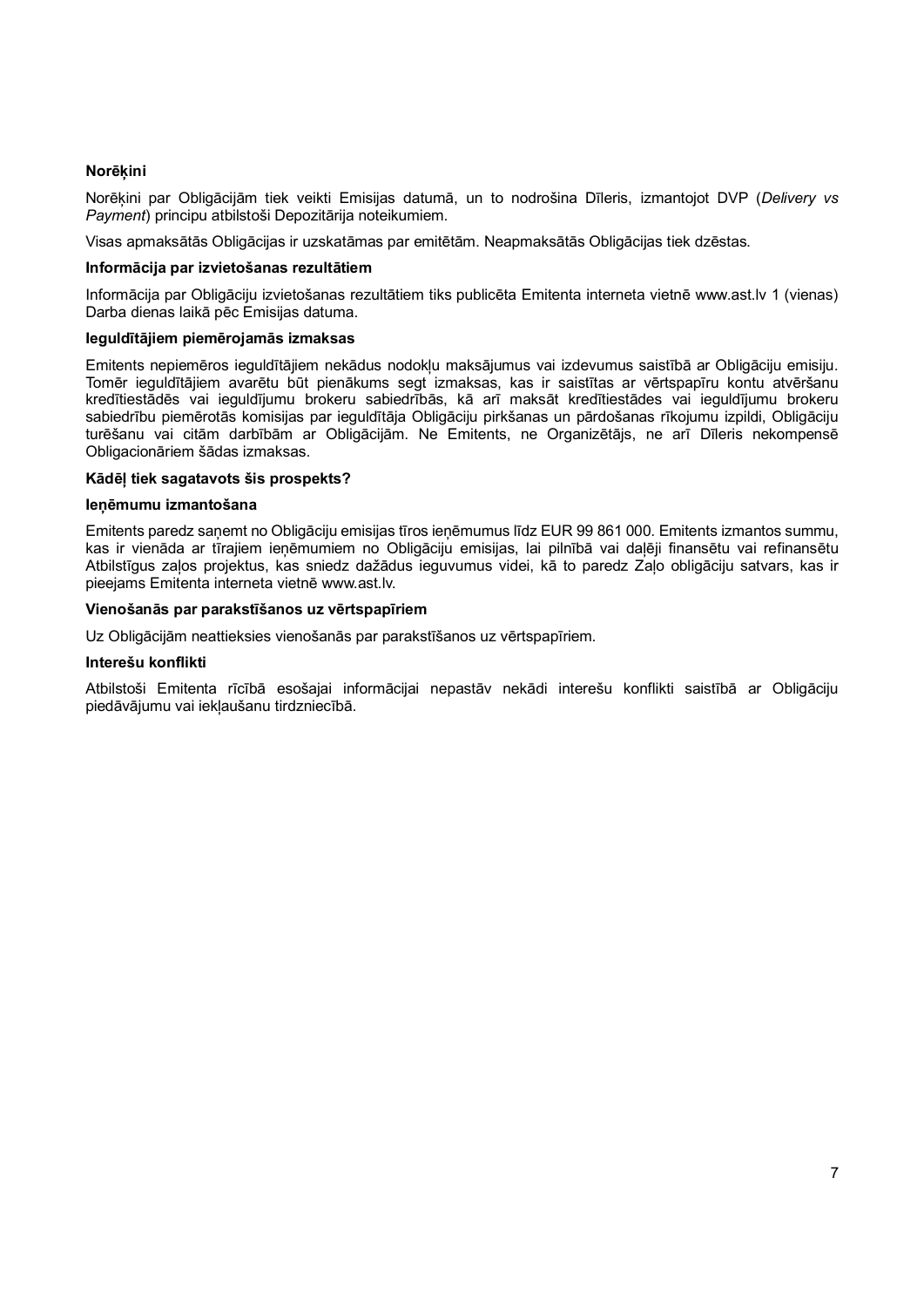# **PRIEDAS – ATSKIROS EMISIJOS SANTRAUKA**

# **A. Įvadas ir įspėjimai**

Ši santrauka (toliau – "**Santrauka**") turėtų būti skaitoma kaip Bazinio prospekto įvadas, o bet kokį sprendimą investuoti į Obligacijas investuotojas turėtų priimti remdamasis visu Baziniu prospektu. Civilinė atsakomybė už šią Santrauką numatyta tik tiems asmenims, kurie pateikė Santrauką, įskaitant visus jos vertimus, tačiau tik tuo atveju, jei Santrauka yra klaidinanti, netiksli ar nenuosekli, ją skaitant kartu su kitomis Bazinio prospekto dalims, arba Santraukoje, ją skaitant kartu su kitomis Bazinio prospekto dalimis, nepateikiama pagrindinė informacija, kuria siekiama padėti investuotojams apsispręsti, ar investuoti į Obligacijas. Investicijos į Obligacijas yra rizikingos ir investuotojas gali prarasti visą ar dalį investuoto kapitalo. Jei investuotojas teismui pateikia ieškinį dėl Baziniame prospekte esančios informacijos, pagal nacionalinę teisę investuotojui prieš pradedant teismo procesą gali tekti padengti Bazinio prospekto vertimo išlaidas.

| Obligacijų pavadinimas ir<br>tarptautinis vertybinių popierių<br>identifikavimo numeris (ISIN):        | Akciju sabiedrība "Augstsprieguma tīkls" 100 000 000 EUR 0,5 proc.<br>Obligacijos išperkamos 2027, ISIN: LV0000802528 (toliau<br>"Obligacijos")                                                                                                                                                                                                                                                                                                   |
|--------------------------------------------------------------------------------------------------------|---------------------------------------------------------------------------------------------------------------------------------------------------------------------------------------------------------------------------------------------------------------------------------------------------------------------------------------------------------------------------------------------------------------------------------------------------|
| Emitento tapatybė ir kontaktiniai<br>duomenys, įskaitant jo juridinio<br>asmens identifikatorių (LEI): | Akciju sabiedrība "Augstsprieguma tīkls", akcinė bendrovė (latvių k. –<br>- akciju sabiedrība), iregistruota Latvijos Respublikos komerciniame<br>registracijos numeris:<br>40003575567,<br>registre,<br>LEI: 64883LC3F12690GATG87, juridinis adresas: Dārzciema iela 86,<br>Ryga, LV-1073, Latvija, telefonas: +371 67 728 353, el. paštas:<br>$ast@ast.lv$ , interneto svetainės adresas: www.ast.lv (toliau –<br>"Emitentas" arba "Bendrovė"). |
| Bazinį prospektą patvirtinusios<br>kompetentingos institucijos<br>tapatybė ir kontaktiniai duomenys:   | Finansų ir kapitalo rinkos komisija (latvių k. – Finanšu un kapitāla tirgus<br>komisija) (toliau – "FKRK"), Kungu iela 1, Ryga, LV-1050, Latvija,<br>telefonas: +371 2 6515221, el. paštas: fktk@fktk.lv.                                                                                                                                                                                                                                         |
| Data, kada Bazinj prospekta<br>patvirtino Emitento valdyba:                                            | 2021 m. rugsėjo 21 d.                                                                                                                                                                                                                                                                                                                                                                                                                             |
| Data, kada Bazinj prospekta<br>patvirtino FKRK:                                                        | 2021 m. spalio 5 d.                                                                                                                                                                                                                                                                                                                                                                                                                               |

# **B. Pagrindinė informacija apie Emitentą**

# **Kas yra vertybinių popierių Emitentas?**

Akciju sabiedrība "Augstsprieguma tīkls", akcinė bendrovė (latvių k. – *akciju sabiedrība*), įsteigta ir veikianti pagal Latvijos Respublikos įstatymus, įregistruota Latvijos Respublikos komerciniame registre, registracijos numeris: 40003575567, juridinis adresas: Dārzciema iela 86, Ryga, LV-1073, Latvija. Bendrovės LEI yra 64883LC3F12690GATG87.

# **Pagrindinė veikla**

Bendrovės ir jos dukterinės įmonės AS "Conexus Baltic Grid" (toliau – "Grupė") veikla suskirstyta į du veiklos segmentus: (i) elektros energijos perdavimo ir (ii) gamtinių dujų perdavimo ir saugojimo. *Elektros energijos perdavimas* yra reguliuojamas sektorius, Bendrovė yra vienintelis elektros perdavimo sistemos operatorius Latvijoje ir jos licencija galioja visoje Latvijos teritorijoje. Bendrovė elektros energijos perdavimą vykdo per elektros energijos perdavimo sistemą, apimančią sujungtus tinklus ir įrangą, įskaitant tarpvalstybines jungtis, naudojamus elektros energijos perdavimui atitinkamai paskirstymo sistemai ar vartotojams. *Gamtinių dujų perdavimo ir* saugojimo veiklą vykdo AS "Conexus Baltic Grid", kuri yra vieninga gamtinių dujų perdavimo ir saugojimo operatorė Latvijoje, valdanti Inčukalns požeminę dujų saugyklą ir pagrindinę gamtinių dujų perdavimo sistemą, tiesiogiai jungiančią Latvijos gamtinių dujų rinką su Lietuvos, Estijos ir Rusijos šiaurės vakarų regiono rinkomis.

## **Akcininkai**

Visos Bendrovės akcijos priklauso Latvijos Respublikai, o jų valdytojas yra Latvijos Respublikos finansų ministerija.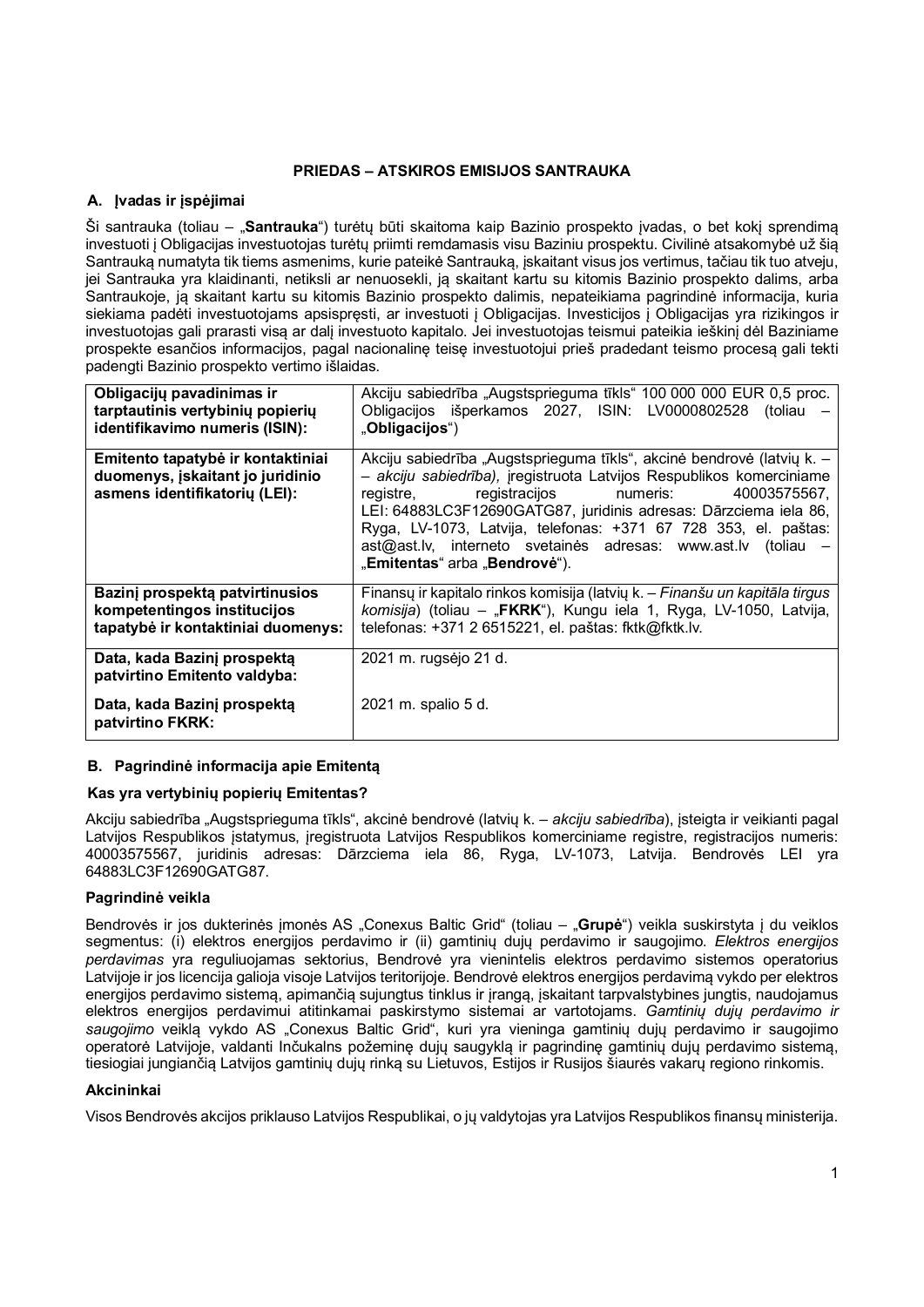## **Valdantieji direktoriai**

Bendrovės stebėtojų tarybą sudaro stebėtojų tarybos pirmininkas Kaspars Āboliņš, stebėtojų tarybos pirmininko pavaduotoja Olga Bogdanova ir stebėtojų tarybos nariai Armands Eberhards, Madara Melne ir Aigars Ģērmanis.

Bendrovės valdybą sudaro valdybos pirmininkė Gunta Jēkabsone ir valdybos nariai Imants Zviedris, Gatis Junghāns, Mārcis Kauliņš ir Arnis Daugulis.

## **Auditoriai**

2020 m. gruodžio 31 d. pasibaigusių metų Grupės konsoliduotą ir Bendrovės metinę ataskaitą ir 2019 m. gruodžio 31 d. pasibaigusių metų Bendrovės metinę ataskaitą tikrino SIA "Deloitte Audits Latvia", registracijos numeris: 40003606960, juridinis adresas: Grēdu iela 4A, Ryga, LV-1019, Latvija. SIA "Deloitte Audits Latvia" yra įtraukta į Latvijos sertifikuotų auditorių asociacijos tvarkomą audito įmonių registrą ir turi audito įmonės licenciją Nr. 43.

## **Kokia yra pagrindinė finansinė informacija apie Emitentą?**

Toliau lentelėje pateikiama Grupės konsoliduotų finansinių rezultatų ir pagrindinių veiklos rodiklių santrauka už dvejus finansinius metus, pasibaigusius atitinkamai 2019 m. ir 2020 m. gruodžio 31 d., ir tarpinį laikotarpį, pasibaigusį 2021 m. birželio 30 dieną. Toliau lentelėje pateikta informacija yra (be jokių esminių patikslinimų) atitinkamai iš 2020 m. gruodžio 31 d. pasibaigusių metų Grupės konsoliduotos ir Bendrovės metinės ataskaitos ir 2019 m. gruodžio 31 d. pasibaigusių metų Bendrovės metinės ataskaitos ir iš Bendrovės neaudituotų konsoliduotų ir sutrumpintų finansinių ataskaitų už šešių mėnesių laikotarpį, pasibaigusį 2021 m. birželio 30 d., kurios visos yra pridedamos prie Bazinio prospekto ir yra neatskiriama jo dalis, yra grindžiama minėtomis ataskaitomis, į kurias daroma nuoroda, ir turi būti skaitoma kartu su jomis. Grupės konsoliduota metinė ataskaita ir Bendrovės metinės ataskaitos yra parengtos pagal Tarptautinius finansinės atskaitomybės standartus (TFAS), o Bendrovės neaudituotos konsoliduotos ir sutrumpintos finansinės ataskaitos yra parengtos pagal 34-ąjį Tarptautinį apskaitos standartą.

|                                                              |            | Grupė                                                                      |                                    |          | <b>Bendrovė</b>                                                     |                                    |          |  |
|--------------------------------------------------------------|------------|----------------------------------------------------------------------------|------------------------------------|----------|---------------------------------------------------------------------|------------------------------------|----------|--|
|                                                              |            | <b>Šešiu</b><br>mėnesių<br>laikotarpis,<br>pasibaiges<br>birželio<br>30 d. | Metai, pasibaigę gruodžio<br>31 d. |          | Šešiu<br>mėnesiu<br>laikotarpis,<br>pasibaiges<br>birželio<br>30 d. | Metai, pasibaigę gruodžio<br>31 d. |          |  |
|                                                              |            | 2021 m.                                                                    | 2020 m.                            | 2019 m.  | 2021 m.                                                             | 2020 m.                            | 2019 m.  |  |
| Pajamos                                                      | tūkst. EUR | 80 353                                                                     | 144 866                            | 184 742  | 50 905                                                              | 147348                             | 184 742  |  |
| <b>EBITDA</b>                                                | tūkst. EUR | 42 298                                                                     | 55 028                             | 40 515   | 23 005                                                              | 42 343                             | 40 515   |  |
| Veiklos pelnas                                               | tūkst. EUR | 17 370                                                                     | 14 40 2                            | 4513     | 6861                                                                | 5 1 9 0                            | 4513     |  |
| Pajamos iš<br>nuosavybės                                     | tūkst. EUR |                                                                            | 3081                               | 5956     | 58 286                                                              | 5605                               | 4 1 9 4  |  |
| Grynasis pelnas iš<br>kontrolinio akciju<br>paketo įsigijimo | tūkst. EUR |                                                                            | 50 326                             |          |                                                                     |                                    |          |  |
| Grynasis pelnas                                              | tūkst. EUR | 15914                                                                      | 65 358                             | 8829     | 63 805                                                              | 9999                               | 7067     |  |
| Bendrovės akcininkui<br>tenkantis grynasis<br>pelnas         | tūkst. EUR | 11 568                                                                     | 64 051                             | 8829     | 63 805                                                              | 9999                               | 7067     |  |
|                                                              |            |                                                                            |                                    |          |                                                                     |                                    |          |  |
| Turtas iš viso*                                              | tūkst. EUR | 1219395                                                                    | 1 2 1 3 5 1 5                      | 275 321  | 922 222                                                             | 905 527                            | 221 934  |  |
| Nuosavybė**                                                  | tūkst. EUR | 617671                                                                     | 639 203                            | 123 342  | 440 615                                                             | 384 809                            | 69 956   |  |
| Skolintos lėšos iš<br>viso                                   | tūkst. EUR | 240 203                                                                    | 224 747                            |          | 156 200                                                             | 202872                             |          |  |
| Pinigai ir kiti likvidūs<br>vertybiniai popieriai            | tūkst. EUR | 74 721                                                                     | 72 388                             | 48 216   | 72 316                                                              | 57 225                             | 48 216   |  |
| Piniqu srautai iš<br>pagrindinės veiklos                     | tūkst. EUR | 42 659                                                                     | 103 053                            | 20 4 23  | 25 400                                                              | 48 591                             | 20 4 23  |  |
| Piniqu srautai iš<br>investicinės veiklos                    | tūkst. EUR | 86                                                                         | $-117839$                          | $-13801$ | 68 986                                                              | $-87375$                           | $-13801$ |  |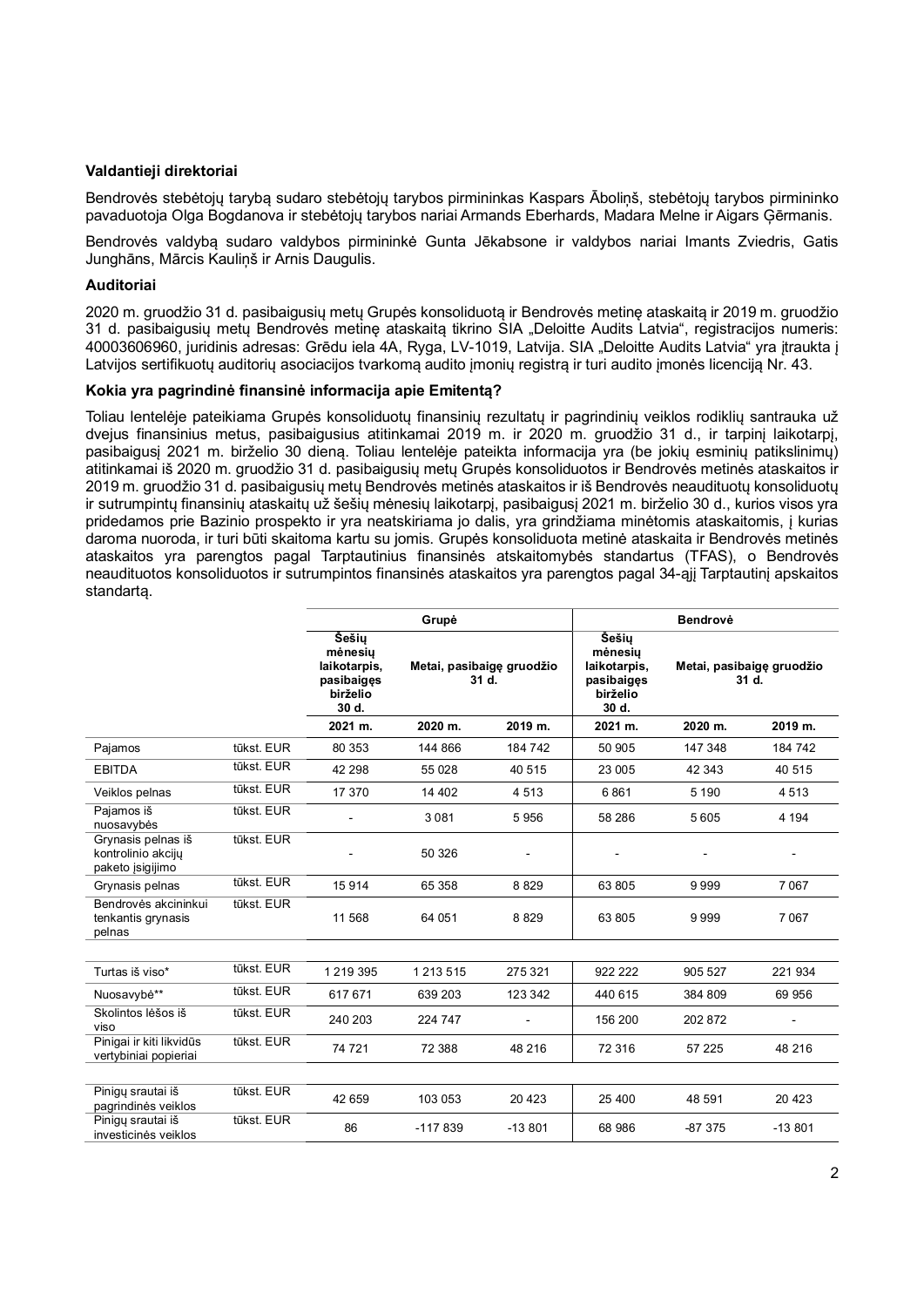| Pinigų srautai iš<br>finansinės veiklos             | tūkst. EUR   | $-15412$ | 33 826  | $-35043$       | $-54294$ | 27 738   | $-35043$ |
|-----------------------------------------------------|--------------|----------|---------|----------------|----------|----------|----------|
| Grynieji pinigų<br>srautai                          | tūkst. EUR   | 27 333   | 19 04 0 | $-28421$       | 40 091   | $-11046$ | $-28421$ |
|                                                     |              |          |         |                |          |          |          |
| EBITDA marža                                        | proc.        | 52,6%    | 38,0%   | 22,0%          | 45,2%    | 28,7%    | 21,9%    |
| Grynoji skola                                       | tūkst. EUR   | 165482   | 152 359 | ۰.             | 83 884   | 145 648  | ٠        |
| Grynosios skolos ir<br><b>EBITDA santykis</b>       | santykis     | 2,2      | 2,8     | ۰              | 1,9      | 3,4      |          |
| Palūkanų<br>padengimo<br>koeficientas               | koeficientas | 29,1     | 27,5    | 24,1           | 16,1     | 43,4     | 24,1     |
| Grynosios skolos ir<br>nuosavo kapitalo<br>santykis | proc.        | 26,8%    | 23,8%   | $\blacksquare$ | 19.0%    | 37,9%    | ٠        |
| Turto graža<br>(ROA)***                             | proc.        | 6,4%     | 8,8%    | 3,8%           | 8,5%     | 1,8%     | 3,4%     |
| Nuosavo kapitalo<br>grąža (ROE)***                  | proc.        | 13,6%    | 17,1%   | 9,1%           | 16,3%    | 4,4%     | 10,1%    |

*\* Atsižvelgdama į TFAS reikalavimus, Bendrovė iki 2021 m. pabaigos planuoja organizuoti išorės auditoriaus atliekamą elektros perdavimo turto perkainojimą. Ankstesnis elektros perdavimo turto perkainojimo procesas buvo baigtas 2016 metais.*

\*\* 2021 m. gegužės 28 d. Bendrovės akcininku susirinkimas nusprendė pervesti dali Bendrovės pelno, sudarančia 1999 878 EUR. Bendrovės *įstatinio kapitalo padidinimui. Tikimasi, kad Bendrovės įstatinio kapitalo didinimui akcininkų susirinkimas pritars iki 2021 m. rugsėjo pabaigos.*

\*\*\* Apskaičiuota finansinio laikotarpio pabaigai ir šio rodiklio reikšmei turi įtakos turto įsigijimas iš AS "Latvijas elektriskie tikli" (AS "Latvenergo" *dukterinės įmonės).*

Audito ataskaitose dėl Grupės konsoliduotos ir Bendrovės metinės ataskaitų už metus, pasibaigusius 2020 m. gruodžio 31 d., ir Bendrovės metinės ataskaitos už metus, pasibaigusius 2019 m. gruodžio 31 d., nėra jokių išlygų.

## **Kokia yra pagrindinė rizika, būdinga Emitentui?**

Kainų elektros biržoje svyravimo rizika. Bendrovė perka elektros energiją perdavimo nuostoliams, technologiniam ir ekonominiam vartojimui elektros energijos rinkoje rinkos kainomis. Taigi dėl rinkos kainų svyravimų atsiradę neatitikimai tarp faktinių ir prognozuojamų elektros energijos kainų, naudotų apskaičiuojant patvirtintus tarifus, sukuria likvidumo riziką tais atvejais, kai faktinės elektros energijos sąnaudos yra didesnės už sąnaudas, įtrauktas į tarifų skaičiavimus. Negalėjimas padengti finansavimo išlaidų iš pajamų srautų gali turėti reikšmingą neigiamą poveikį Bendrovės verslui, finansinei būklei ir veiklos rezultatams ar perspektyvoms, o tai gali turėti įtakos Bendrovės gebėjimui vykdyti su Obligacijomis susijusius mokėjimo įsipareigojimus.

Informacinių sistemų, ryšių tinklo infrastruktūros ir kibernetinių atakų rizika. Vykdydama kasdienes verslo operacijas ir teikdama paslaugas klientams Bendrovė yra sukūrusi, įsigijusi ir naudoja įvairias standartines ir pagal specialius užsakymus sukurtas informacines sistemas ir internetinius sprendimus. Informacinių sistemų gedimai ir veikimo triktys gali neigiamai paveikti Bendrovės veiklą, sukeldami sandorių vykdymo klaidas, klientų praradimą, gamybos nutrūkimą ir kitas veiklos triktis. Jeigu prieš Bendrovę būtų įvykdyta kibernetinė ataka ar kiltų kitų grėsmių jos informacinių sistemų saugumui, Bendrovė gali būti nepajėgi toliau veiksmingai tęsti savo veiklą arba užkirsti kelią informacinių sistemų infrastruktūros gedimų ar trikčių neigiamam poveikiui, greitai ir tinkamai į jį reaguoti arba sušvelninti nutrūkimų ar trikčių neigiamą poveikį jos informacinių sistemų infrastruktūrai, o tai gali turėti neigiamos įtakos jos reputacijai, finansinei būklei, turtui, verslui ir veiklos rezultatams.

Sandorio šalies rizika. Sandorio šalies finansiniai sunkumai arba jos veiklos sustabdymas bet kurios vyriausybinės ir (arba) kitos institucinės įstaigos nurodymu dėl, be kita ko, jai taikomų ekonominių sankcijų įstatymų, reglamentų ar embargų, gali turėti reikšmingą neigiamą poveikį Bendrovės verslui ir (arba) finansinei būklei. Sandorio šalies rizika gali sukelti reikšmingų finansinių nuostolių Bendrovei, įskaitant (tačiau tuo neapsiribojant) atvejus, kai iš klientų negaunamos pajamos, Bendrovė negali pasinaudoti nuosavomis lėšomis iš savo einamųjų sąskaitų, negali pasinaudoti skirtu finansavimu, sustabdomi ar atidedami kapitalo išlaidų projektai, kuriuose prisiimti įsipareigojimai ir kt. Bet kurios kitos sandorio šalies kapitalo išlaidų projekto, kuriame įsipareigota ir kurio nominali vertė yra reikšminga, sustabdymas arba esminis vėlavimas jį vykdyti gali pakenkti ne tik Bendrovės finansinei būklei, bet ir jos verslo operacijoms, taip pat paveikdamas pačios Bendrovės teikiamų paslaugų kokybę ar pakenkdamas Bendrovės reputacijai.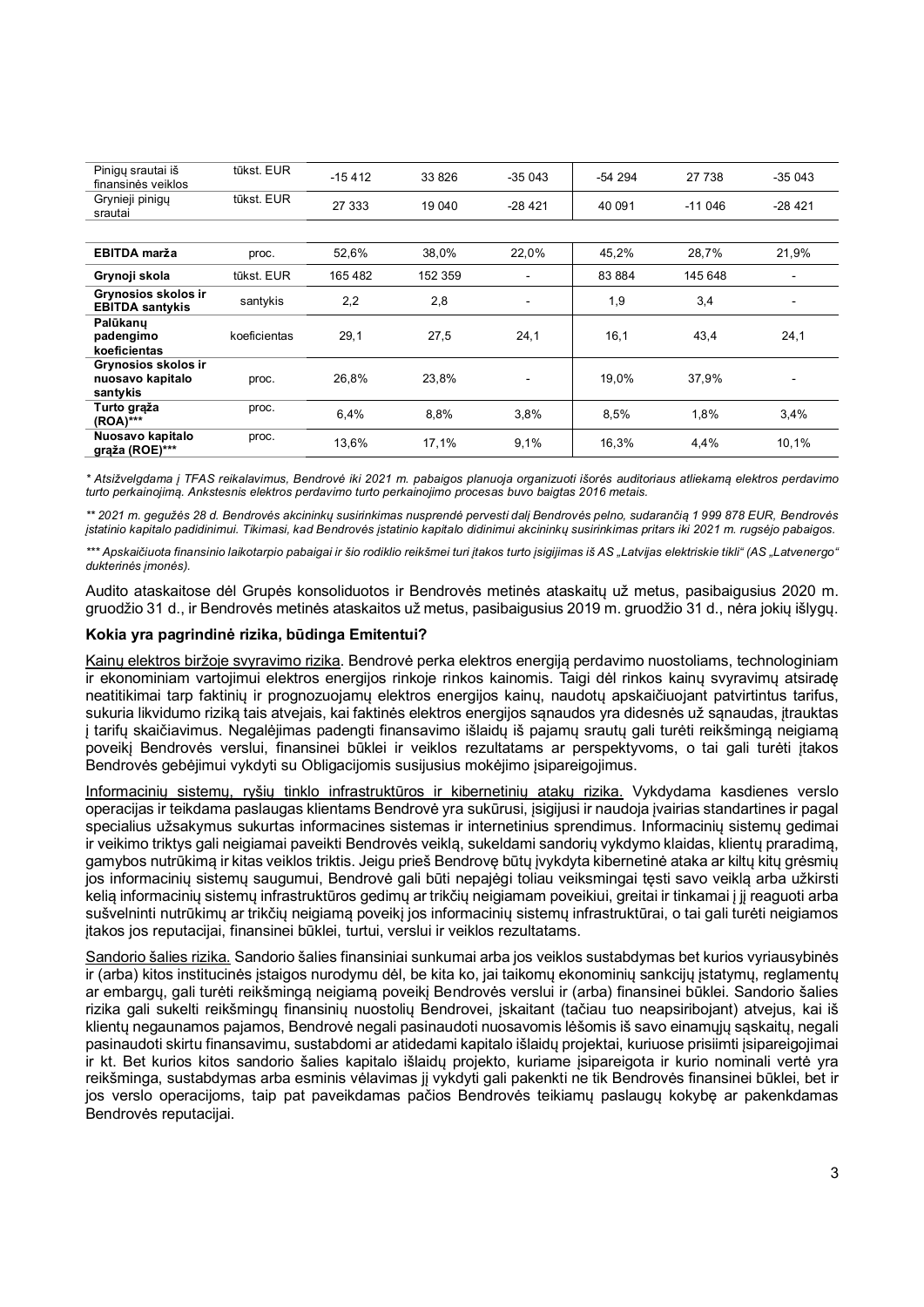LITGRID AB pretenzija. Egzistuoja galimybė, kad LITGRID AB pateiktos pretenzijos pagrindu Bendrovės atžvilgiu gali būti pradėtas oficialus tyrimas pagal Europos Parlamento ir Tarybos reglamentą Nr. 1227/2011 dėl didmeninės energijos rinkos vientisumo ir skaidrumo (REMIT). 2021 m. gegužės 11 d. Bendrovė gavo Lietuvos elektros perdavimo sistemos operatoriaus LITGRID AB pretenziją, kurioje pateikti įtarimai dėl manipuliavimo elektros energijos rinka Baltijos šalyse ir galimo Lietuvos Respublikos teisės aktų, ribojančių prekybą elektra su Baltarusija, pažeidimo. Bendrovei už REMIT reglamento pažeidimą gali būti skirta iki 10 proc. Bendrovės grynųjų metinių pajamų praėjusiais finansiniais metais dydžio bauda. Nors Bazinio prospekto parengimo dieną Bendrovės atžvilgiu nebuvo pradėta REMIT pažeidimo byla, o Bendrovės įvertinta REMIT pažeidimo bylos pradėjimo rizika LITGRID AB pretenzijos pagrindu yra nedidelė, negalima atmesti galimų tolimesnių nesutarimų su LITGRID AB dėl perdavimo pajėgumų skaičiavimo, kurie yra susiję su galima Bendrovės reputacijos, teisine ir finansine rizika.

Reguliuojamos bendrovės rizika. Bendrovės pajamos labai priklauso nuo Komunalinių paslaugų komisijos patvirtintų elektros energijos perdavimo sistemos tarifų. Tarifų skaičiavimo metodikoje numatytas reikalavimas Komunalinių paslaugų komisijai įvertinti reguliuojamo turto bazės lygį ir Bendrovės įsipareigojimas taikyti Komunalinių paslaugų komisijos patvirtintą kapitalo grąžos normą. Taigi yra rizika, kad ne visos išlaidos bus padengtos tokiais reguliuojamais tarifais dėl nepagrįstai mažos norminio turto bazės, arba kad kapitalo grąžos norma, įtraukta į elektros energijos perdavimo sistemos paslaugų tarifų kainos skaičiavimą, neatitiks rinkos normos. Taip pat yra rizika, kad Bendrovė gali patirti esminį neigiamą poveikį dėl to, kad reguliavimo sprendimus valstybės institucijos gali priimti pavėluotai, arba gali įvykti pokyčių vietos ar ES teisinio reguliavimo aplinkoje, susijusioje su atitinkamais reguliavimo klausimais. Be to, bendras tarifo peržiūros ir patvirtinimo laikotarpis yra 150 dienų, kuris gali būti pratęstas tuo atveju, jei prašoma pateikti papildomą informaciją. Taigi Bendrovė negali pakankamai lanksčiai reguliuoti savo pajamų, kad galėtų reaguoti į sąnaudų pokyčius keisdama teikiamų paslaugų kainas, todėl tai gali turėti įtakos Bendrovės gryniesiems pardavimams. Atsižvelgiant į tai, kad tarifų apskaičiavimo metodikoje nenumatytas finansinių išlaidų įtraukimas į tarifą, kapitalo grąžos dydis turi būti pakankamas, kad būtų galima veiksmingai pritraukti finansavimą ir padengti finansavimą. Nepakankama kapitalo grąžos norma gali kelti grėsmę gebėjimui pritraukti finansavimą kapitalo investicijoms įgyvendinti, mažinti įsipareigojimus, dėl to gali atsirasti likvidumo rizika.

Reguliavimo institucijų veiksmų ir tyrimų rizika. Kelios institucijos (pvz., Komunalinių paslaugų komisija, Valstybinė audito tarnyba, Konkurencijos taryba ir Valstybinė pajamų tarnyba) reguliariai atlieka Bendrovės veiklos tyrimus, patikrinimus ar auditus, įskaitant, bet neapsiribojant, susijusius su sertifikavimo reikalavimais, mokėjimais, ataskaitų teikimu, bendrovės valdymu ir kt. Bet koks valdžios institucijų sprendimas, kad Bendrovė nesilaikė visų galiojančių įstatymų ir kitų teisės aktų, gali turėti rimtų teisinių, reputacijos ir finansinių pasekmių Bendrovei, iskaitant baudas, baudžiamasias ir civilines sankcijas ir kitus nuostolius, didesnius rizika ribojančius reikalavimus ar net veiklos sutrikdymą atitinkamose srityse.

Privalomas išankstinis Bendrovės skolų portfelio apmokėjimas. Bendrovė yra sudariusi galiojančią paskolos sutartį su AS "SEB banka" (negrąžinta pagrindinė paskolos suma – 116,2 mln. EUR). Paskolos sutartyje vra tam tikru finansinių įsipareigojimų nuostatų ir kitų įsipareigojimų ir patvirtinimų, kurių pažeidimas gali būti laikomas įsipareigojimų nevykdymu, arba dėl kurių pažeidimo gali būti reikalaujama grąžinti paskolą anksčiau termino. Nors Bendrovė anksčiau nėra pažeidusi tokių nuostatų, jos gebėjimui laikytis paskolos sutartyse nustatytų įsipareigojimų ir apribojimų gali turėti įtakos nuo jos valios nepriklausantys įvykiai, įskaitant esamas ekonomines, finansines, teisines ir sektoriuje susiklosčiusias sąlygas. Jei šie įsipareigojimai būtų pažeisti, atitinkami kreditoriai galėtų pareikšti, kad tai yra įsipareigojimų neįvykdymo atvejis, numatytas atitinkamose paskolos sutartyse, ir reikalauti iš anksto sumokėti visas negrąžintas paskolų sumas ir išpirkti neapmokėtas obligacijas. Dėl paskolos sutartyse numatytų kryžminio įsipareigojimų nevykdymo nuostatų Bendrovei gali tekti refinansuoti didelę dalį negrąžintos skolos. Galimybė gauti finansavimą bankų ir rinkos skolos refinansavimui arba derėtis dėl kitų sąlygų su esamais kreditoriais gali būti ribota, todėl gali atsirasti reikšminga Bendrovės veiklos tęstinumo rizika.

## **C. Pagrindinė informacija apie vertybinius popierius**

## **Kokie yra pagrindiniai vertybinių popierių ypatumai?**

**Obligacijų forma:** Obligacijos yra pareikštinės formos nematerialūs skolos vertybiniai popieriai, kuriais disponuojama be jokių apribojimų ir kuriuos galima įkeisti. Obligacijos yra apskaitomos "Nasdaq CSD SE" (toliau – "**Depozitoriumas**").

**ISIN:** LV0000802528.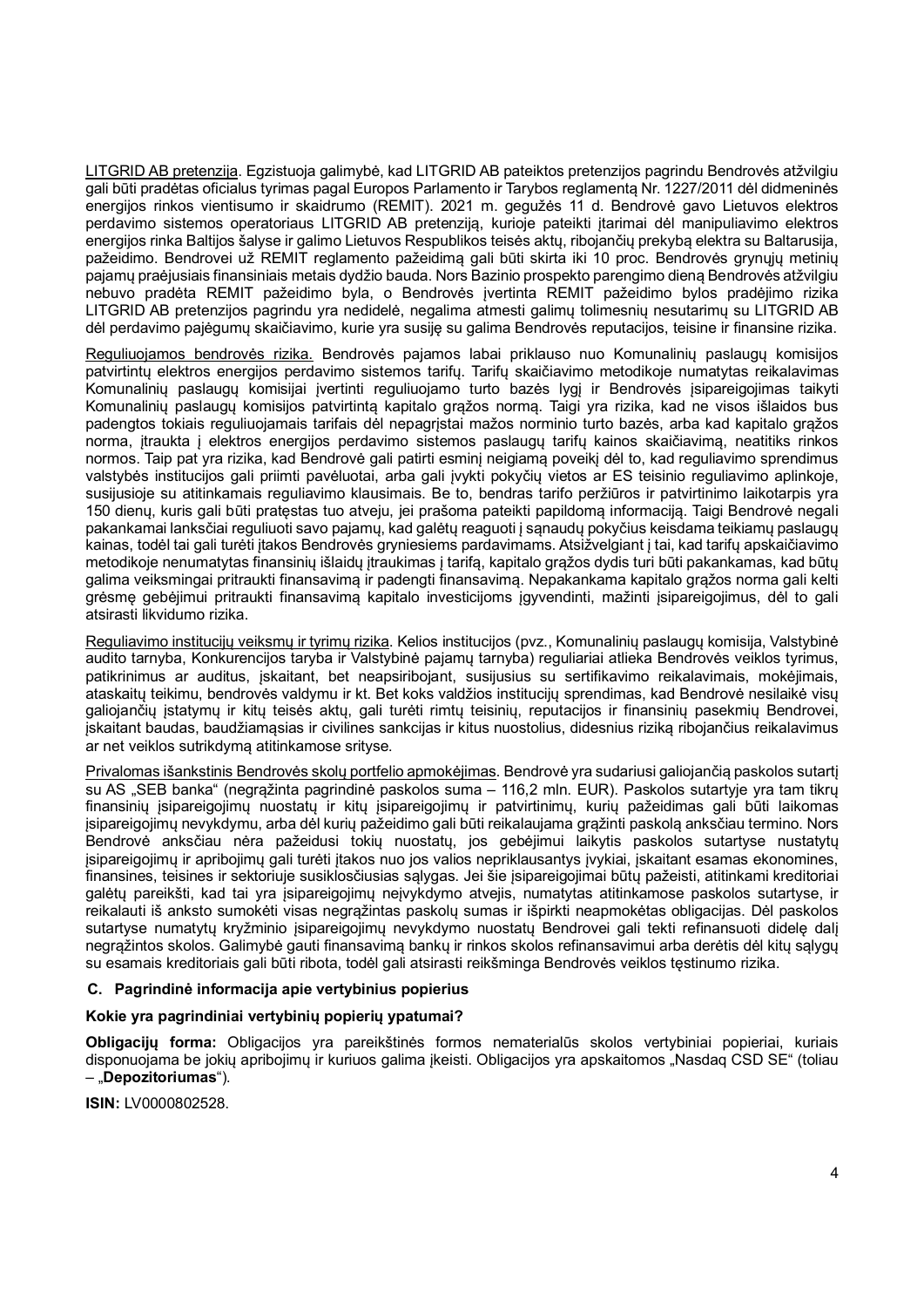**Perleidžiamumas:** Obligacijos negali būti siūlomos, parduodamos, perparduodamos, perduodamos ar pateikiamos tokiose šalyse, jurisdikcijose ar tokiomis aplinkybėmis, kai tai būtų neteisėta ar tam būtų reikalaujama kitų priemonių, nei reikalaujama pagal Latvijos įstatymus, įskaitant Jungtines Valstijas, Australiją, Japoniją, Kanadą, Honkongą, Pietų Afriką, Singapūrą ir kai kurias kitas jurisdikcijas. Be to, Obligacijų turėtojams draudžiama perparduoti, perduoti ar pateikti Obligacijas bet kuriam asmeniui tokiu būdu, kuris būtų laikomas viešu vertybinių popierių siūlymu.

**Statusas ir užtikrinimas:** Obligacijos yra tiesioginės, neužtikrintos ir negarantuotos Emitento prievolės, lygiavertės (*pari passu*) tarpusavyje ir su visomis kitomis neužtikrintomis, negarantuotomis ir nesubordinuotomis Emitento skolomis, išskyrus įsipareigojimus, kuriems gali būti teikiama pirmenybė pagal privalomas įstatymų nuostatas.

## **Valiuta:** EUR

**Nominalas:** Kiekvienos Obligacijos nominali vertė yra 1 000 EUR.

**Emisijos kaina:** Obligacijų emisijos kaina yra EUR 998,61.

**Minimali investicijų suma:** Obligacijos yra siūlomos pasirašyti mažiausiai už 100 000 EUR (vieno šimto tūkstančių eurų) investicijų sumą.

**Palūkanos:** Obligacijų fiksuota metinė palūkanų norma 0,5 proc., pirmą kartą mokama 2022 sausio 20 dieną ir po to kiekvienų metų sausio 20 d.

**Terminas:** Obligacijos bus visiškai išpirktos jų nominalia verte 2027 sausio 20 d.

**Išankstinis išpirkimas:** Emitentas turi teisę išpirkti kiekvieną Obligacijų seriją visą, bet ne jos dalį, bet kuriuo metu per 3 (tris) mėnesius iki jų išpirkimo termino už kainą, lygią Obligacijų nominaliai vertei kartu su susikaupusiomis palūkanomis.

**Išpirkimas mokestiniais tikslais:** Emitentas turi teisę išpirkti visas Obligacijas, bet ne jų dalį, už kainą, lygią nominaliai Obligacijų vertei kartu su susikaupusiomis palūkanomis mokestiniais tikslais.

**Kontrolės pasikeitimas:** Įvykus Kontrolės pasikeitimui ir vėliau reitingo atšaukimui ar jo sumažinimui žemiau nurodyto lygio, Obligacijų turėtojai turės teisę reikalauti, kad Emitentas išpirktų arba, Emitento pasirinkimu, užtikrintų, kad jų Obligacijos būtų nupirktos.

**Draudimas įkeisti:** Obligacijoms yra taikomas draudimas įkeisti.

**Kryžminis įsipareigojimų nevykdymas:** Obligacijoms taikoma kryžminio įsipareigojimų nevykdymo nuostata.

**Apmokestinimas:** Visus su Obligacijomis susijusius mokėjimus Emitentas atlieka neišskaičiuodamas ar neatskaitydamas jokių esamų ar būsimų mokesčių, privalomų mokėjimų, priskaičiuotų sumų ar kitų bet kokio pobūdžio valstybės rinkliavų (toliau – "**Mokesčiai**"), išskyrus atvejus, kai Mokesčiai privalo būti išskaičiuojami ar atskaitomi pagal Latvijos Respublikos įstatymus. Tokiu atveju Emitentas sumoka tokias papildomas sumas, kurias gavę Obligacijų turėtojai po tokių Mokesčių išskaičiavimo ar atskaitymo būtų gavę tiek pat, kiek jie būtų gavę, jei tokio išskaičiavimo ar atskaitymo nebūtų reikėję, išskyrus tai, kad tokios papildomos sumos nebus mokamos už bet kokią Obligaciją, kurią turi Obligacijos turėtojas ar kitas asmuo jo vardu, kuriam yra taikomi tokie Mokesčiai tokios Obligacijos atžvilgiu dėl to, kad jis turi kokį nors ryšį su Latvijos Respublika, neskaitant Obligacijos turėjimo.

**Taikoma teisė:** Latvijos teisė.

**Ginčų sprendimas:** Visus su Obligacijomis susijusius ar dėl jų kylančius ginčus sprendžia tik kompetentingi Latvijos Respublikos teismai.

## **Kur bus prekiaujama vertybiniais popieriais?**

Prašymas bus pateiktas Akciju sabiedrība "Nasdaq Riga", registracijos numeris: 40003167049, juridinis adresas: Valnu 1, Ryga, LV-1050, Latvija (toliau – "**Nasdaq Riga**") dėl Obligacijų įtraukimo į "Nasdag Riga" Baltijos obligacijų sąrašą ir prekybos, remiantis "Nasdaq Riga" reikalavimais, ne vėliau kaip per tris mėnesius nuo atitinkamos dalies Obligacijų išleidimo dienos.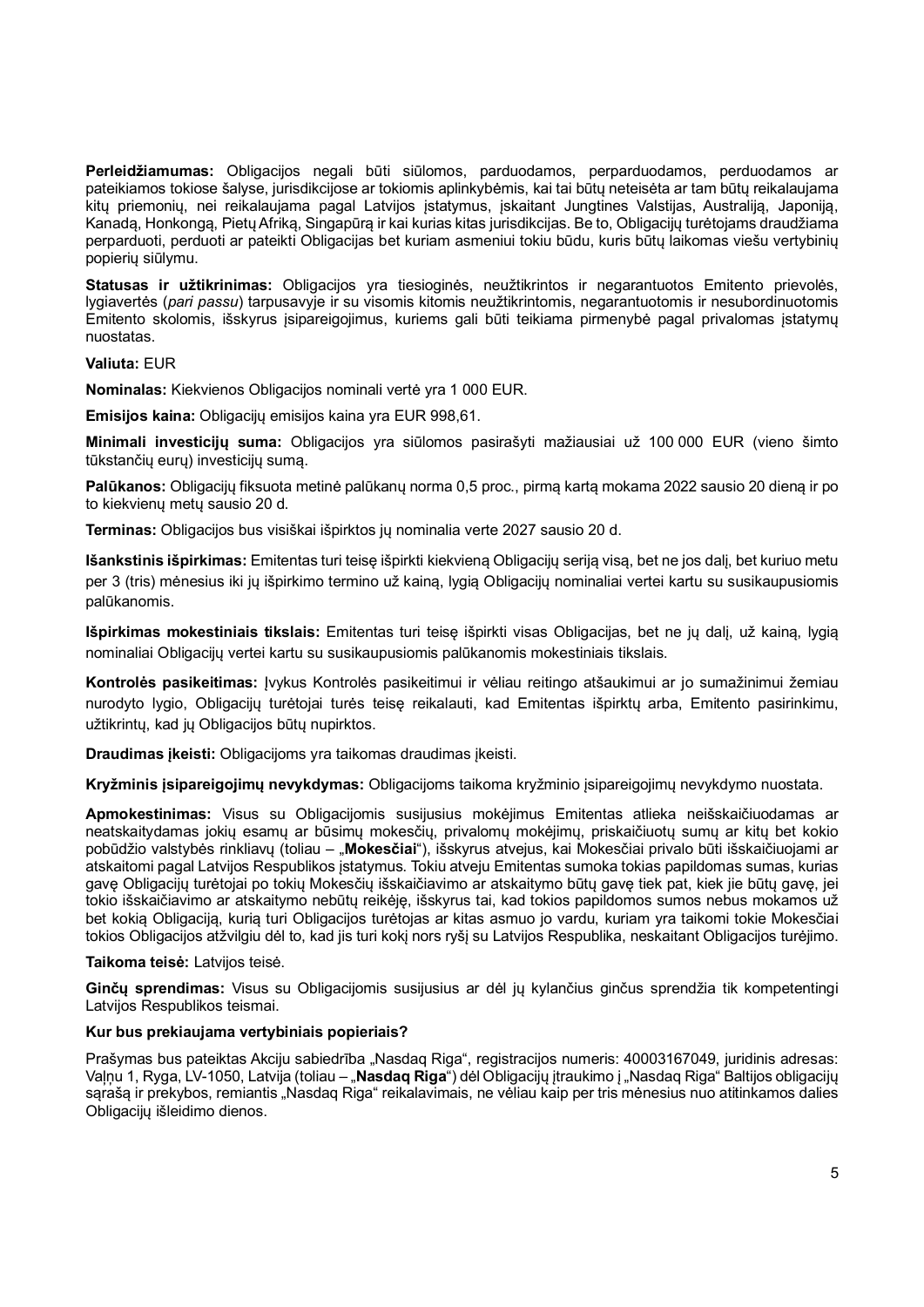### **Kokia yra pagrindinė rizika, būdinga vertybiniams popieriams?**

Galimybė prarasti palūkanas ir pagrindinę investuotą sumą. Jei Emitentas taptų nemokus, per Obligacijų galiojimo laikotarpį būtų pradėtos Emitento teisinės apsaugos procedūros arba neteisminės teisinės apsaugos procedūros, investuotojas gali visiškai ar iš dalies prarasti už Obligacijas priskaičiuotas palūkanas ir pagrindinę Obligacijų sumą. Investuotojas visada yra išimtinai atsakingas už savo investavimo sprendimų ekonomines pasekmes.

Jokių garantijų ar užtikrinimo. Obligacijos nebus jokio kito asmens, išskyrus Emitentą, prievolė ir jos nebus garantuojamos. Niekas, išskyrus Emitentą, neprisiims jokios atsakomybės, jei Emitentas nesumokėtų kokios nors pagal Obligacijas mokėtinos sumos. Obligacijos yra neužtikrintos skolos priemonės, o Emitento nemokumo atveju Obligacijų turėtojai būtų kreditoriai, kurių reikalavimai nėra užtikrinti.

Reikalavimai negali būti priverstinai įvykdyti iš Emitento pagrindinio turto. Emitentas turi tam tikro turto, kuris pagal galiojančius Latvijos Respublikos įstatymus gali priklausyti tiktai Emitentui. Vadovaujantis Energetikos įstatymo (latvių k. – *Enerģētikas likums*) 20.<sup>1</sup> straipsnio 4 dalimi, Emitentui priklausančių elektros perdavimo sistemos infrastruktūros objektų negalima perleisti ar įkeisti paskolų ar kitų įsipareigojimų įvykdymo užtikrinimui. Atsižvelgiant į tai, kad šis turtas negali būti perleistas, jokie iš Obligacijų kylantys ar kiti reikalavimai negali būti priverstinai įvykdyti iš šio turto. Be to, Emitento nemokumo atveju iš šio turto negalės būti tenkinami kreditorių reikalavimai.

### D. Pagrindinė informacija apie viešą vertybinių popierių siūlymą ir (arba) įtraukimą į prekybą **reguliuojamoje rinkoje**

### **Kokiomis sąlygomis ir pagal kokį tvarkaraštį galiu investuoti į šiuos vertybinius popierius?**

#### **Platinimo laikotarpis**

Obligacijų platinimo laikotarpis yra 2021 spalio 13 diena nuo 10:30 iki 14:00 Rygos laiku (toliau – "**Platinimo laikotarpis**"). Emitentas gali nuspręsti Platinimo laikotarpį sutrumpinti ar pratęsti.

### **Pirkimo užsakymų pateikimas**

Investuotojai, norintys įsigyti Obligacijų, bet kuriuo metu per Platinimo laikotarpį "Luminor Bank AS" (toliau – "**Platintojas**") pateikia savo užsakymus įsigyti Obligacijų (toliau – "**Pirkimo užsakymai**").

Bendra įsigyjamų ir kiekviename Pirkimo užsakyme nurodomų Obligacijų suma turi būti ne mažesnė už Minimalią investicijų sumą.

To paties juridinio arba fizinio asmens Pirkimo užsakymai bus sujungiami į vieną Pirkimo užsakymą, jei visi užsakymo parametrai (išskyrus pirkimo sumą) yra vienodi. Visi Pirkimo užsakymai yra privalomi ir neatšaukiami įsipareigojimai įsigyti paskirstytas Obligacijas.

#### **Anuliavimas**

Po Platinimo laikotarpio Emitentas tą pačią Darbo dieną nuspręs, ar tęsti atitinkamos Dalies Obligacijų išleidimą, ar jį atšaukti. Jei atitinkamos Dalies Obligacijų išleidimas atšaukiamas, Emitentas paskelbs pranešimą Emitento interneto svetainėje www.ast.lv.

#### **Paskirstymas**

Emitentas, pasitaręs su Platintoju, priims sprendimą dėl Obligacijų paskirstymo Investuotojams. Emitentas pasilieka teisę savo nuožiūra visiškai ar iš dalies atmesti bet kokį Pirkimo užsakymą.

Platintojas kiekvienam investuotojui elektroniniu paštu arba per "Bloomberg" sistemą siunčia patvirtinimą, kuriame nurodyta informacija apie investuotojo pateikto Pirkimo užsakymo priėmimo ar atmetimo būseną, investuotojui skirtų Obligacijų skaičių ir sumą (kainą), mokamą už Obligacijas.

### **Atsiskaitymas**

Atsiskaitymas už Obligacijas įvyks Emisijos dieną ir bus Platintojo įvykdytas pagal vienalaikio vertybinių popierių ir lėšų pervedimo (angl. DVP, *Delivery vs Payment*) principą vadovaujantis galiojančiomis Depozitoriumo taisyklėmis.

Visos apmokėtos Obligacijos laikomos išleistomis. Neapmokėtos Obligacijos bus anuliuotos.